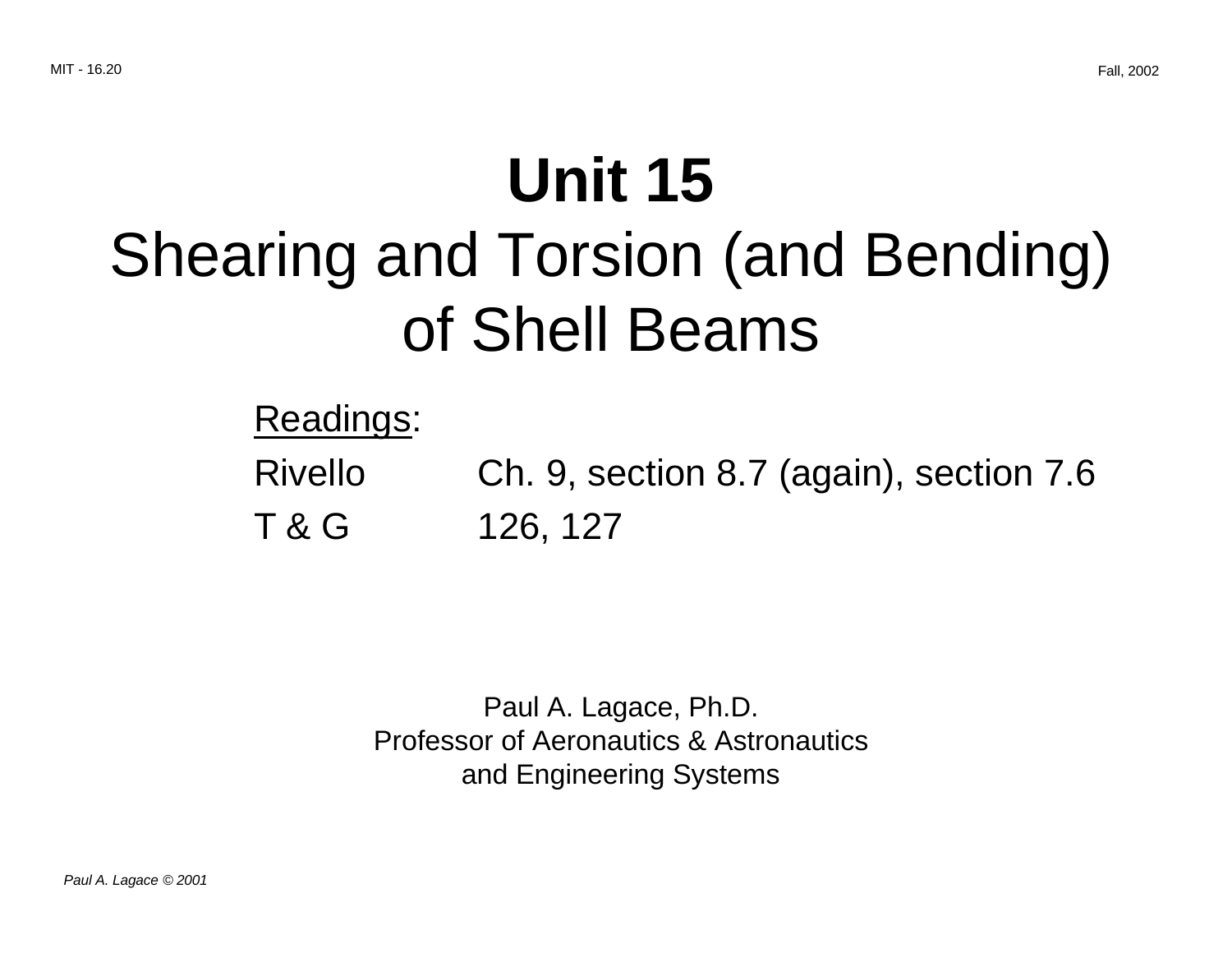- axial load, F
- bending moments, M
- shear forces, S
- torque (torsional moments), T

### **Figure 15.1 Examples of general aerospace shell beam structures**

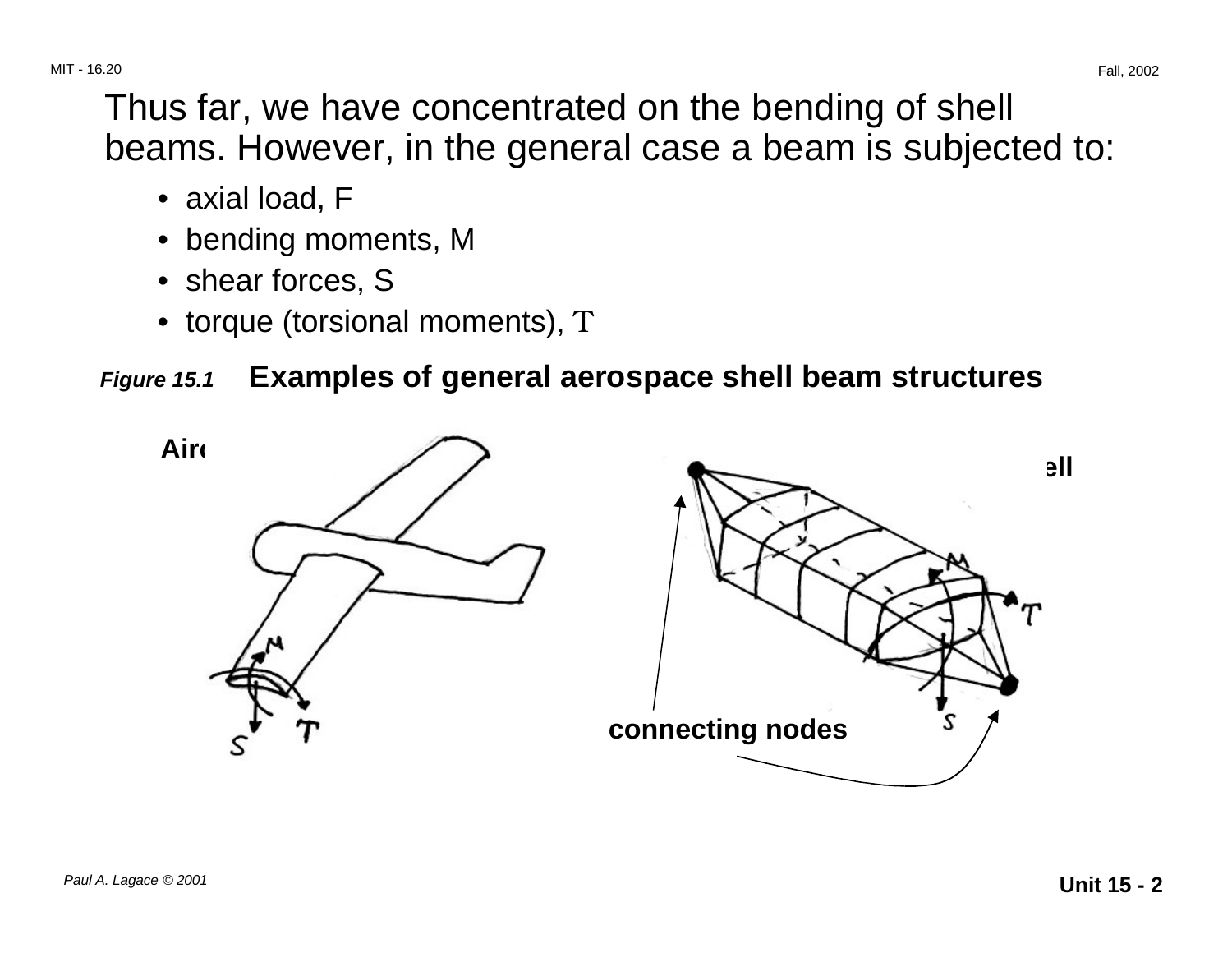Idealize the cross-section of the shell beam into two parts:

- Parts that carry extensional stress,  $\sigma_{xx}$  (and thus the bending and axial loads)
- Parts that carry shear stress  $\sigma_{\rm ss}$  (and thus the shear loads and torques)

Two examples again...

• high aspect ratio wing with semi-monocoque construction

#### Notes:

- *monocoque* construction
	- – all in one piece without internal framing
	- – from French "coque" meaning "eggshell"
	- – "mono" = one piece
- semi-monocoque
	- stressed skin construction with internal framework
	- still have "eggshell" to carry shear stresses,  $\sigma_{\rm xs}$
	- internal framework to carry axial stress,  $\sigma_{xx}$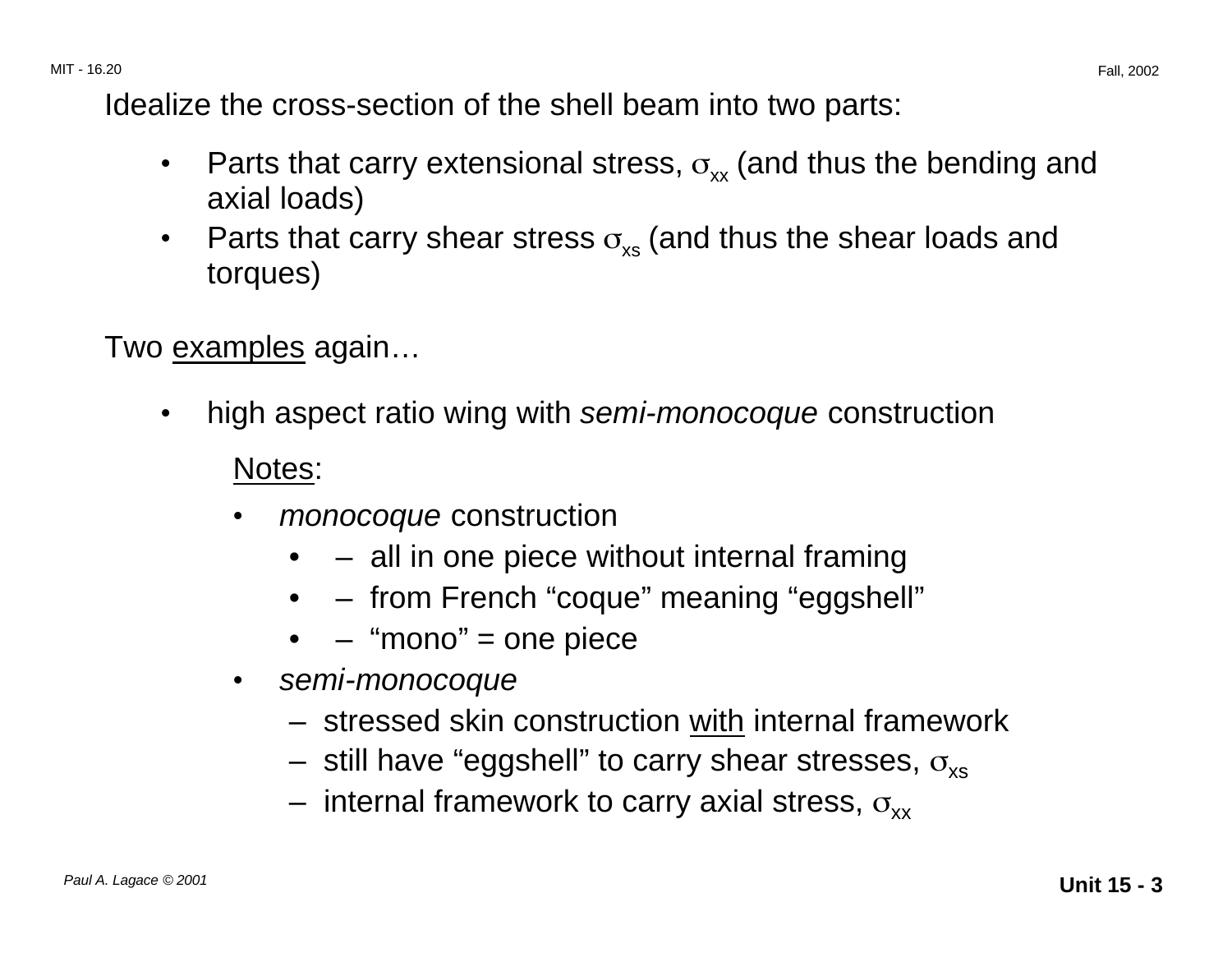### **Figure 15.2 Representation of wing semi-monocoque construction**



Idealize this section as:

**Figure 15.3 Idealization of wing semi-monocoque construction** 

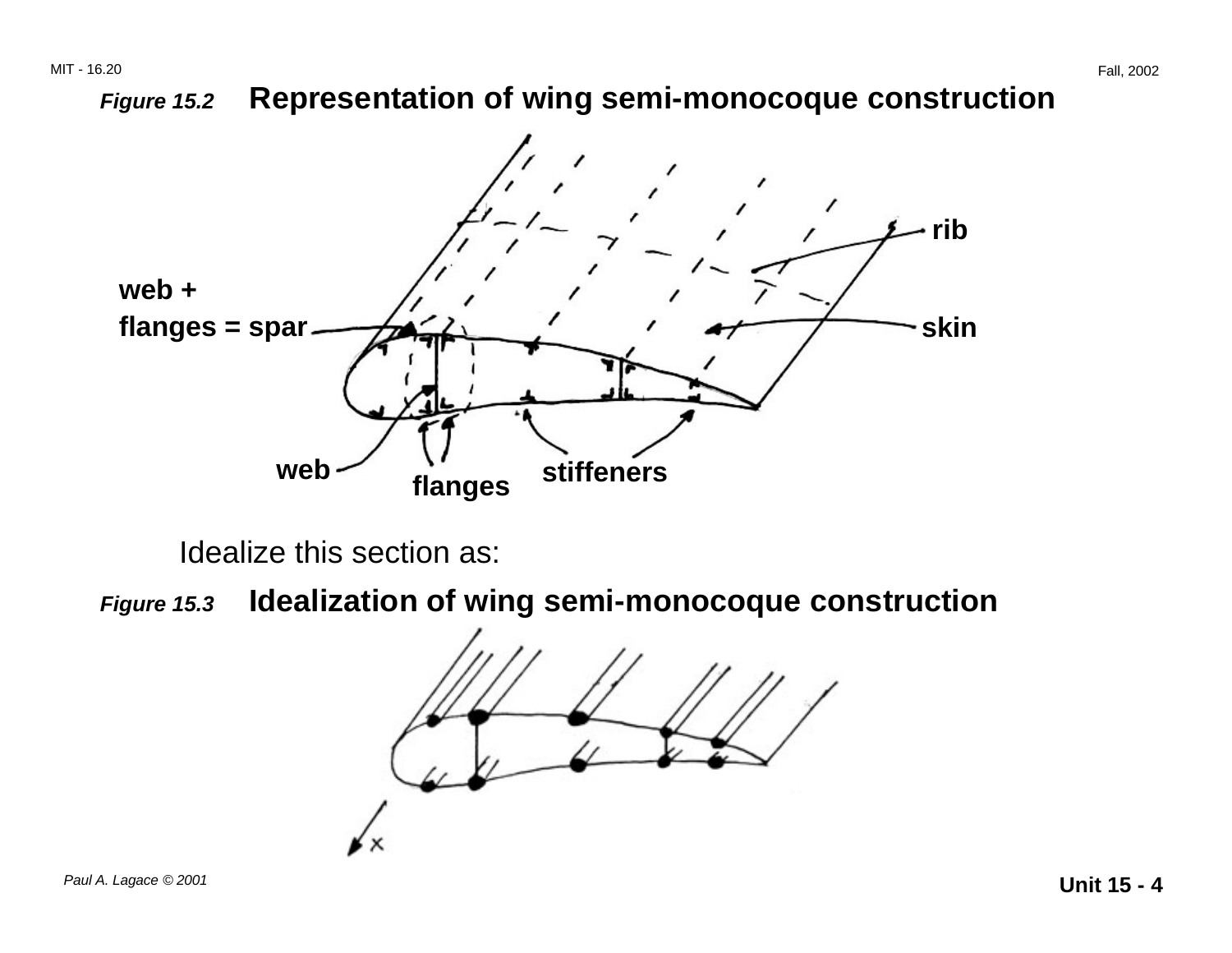- $\rightarrow$  Skins and webs are assumed to carry <u>only</u> shear stress  $\sigma_{\mathrm{xs}}$
- → Flanges and stringers are assumed to carry only axial stress  $\sigma_{xx}$
- Space habitat
- **Figure 15.4 Representation of space habitat semi-monocoque construction**



Idealize as for wing: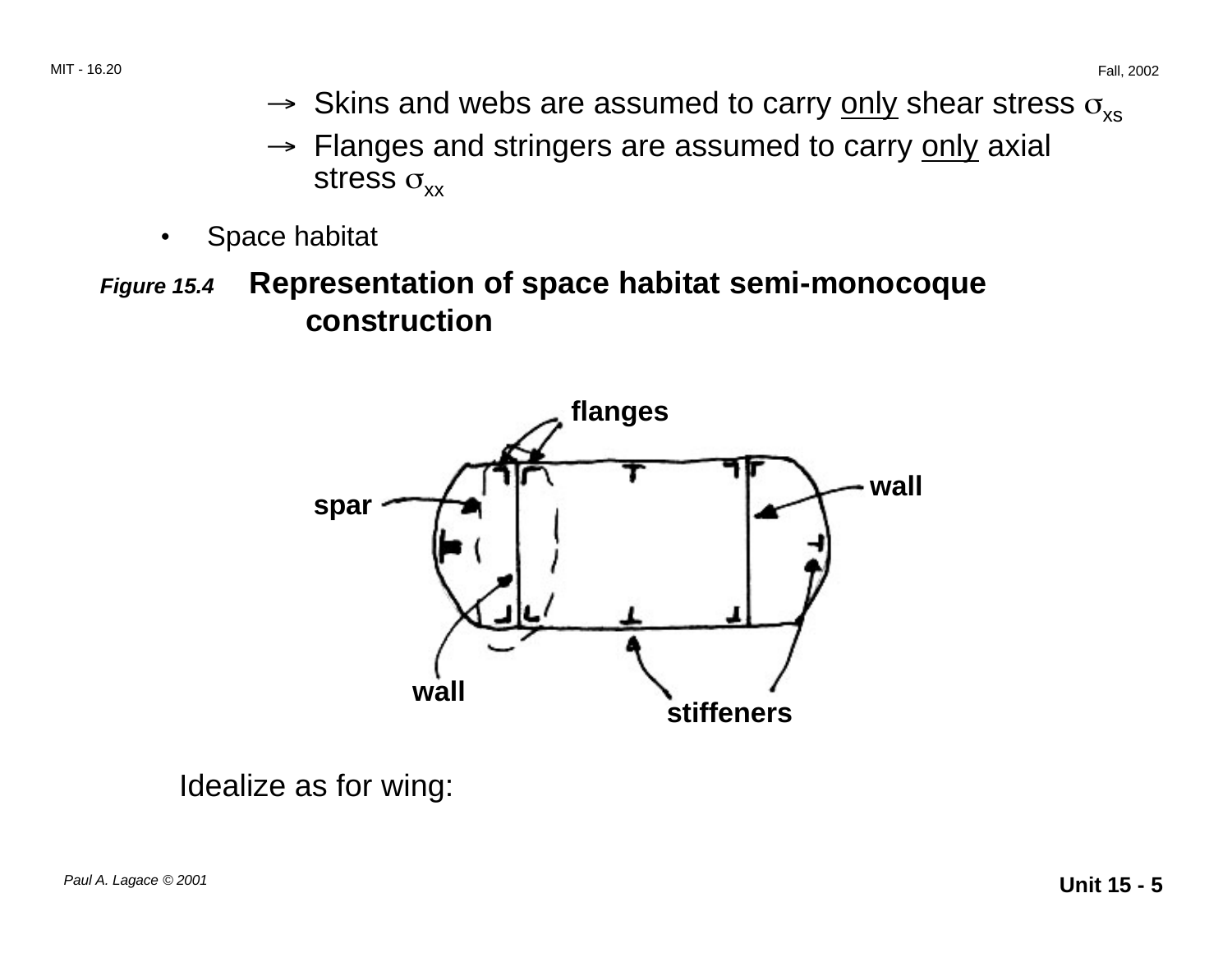**Figure 15.5 Idealization of space habitat semi-monocoque construction** 



- $\rightarrow \,$  Outer skin and walls are assumed to carry <u>only</u> shear stress  $\sigma_{\rm xs}$
- $\rightarrow$  Flanges and stiffeners are assumed to carry <u>only</u> axial stress  $\sigma_{xx}$

Analyze these cross-sections as a beam under combined bending, shear, and torsion. Utilize St. Venant assumptions:

- 1. There are enough closely spaced rigid ribs to preserve the shape of the cross-section (or enough stiffness in the internal bracing to do such)
- 2. The cross-sections are free to warp out-of-plane

Start to develop the basic equations by looking at the most basic case: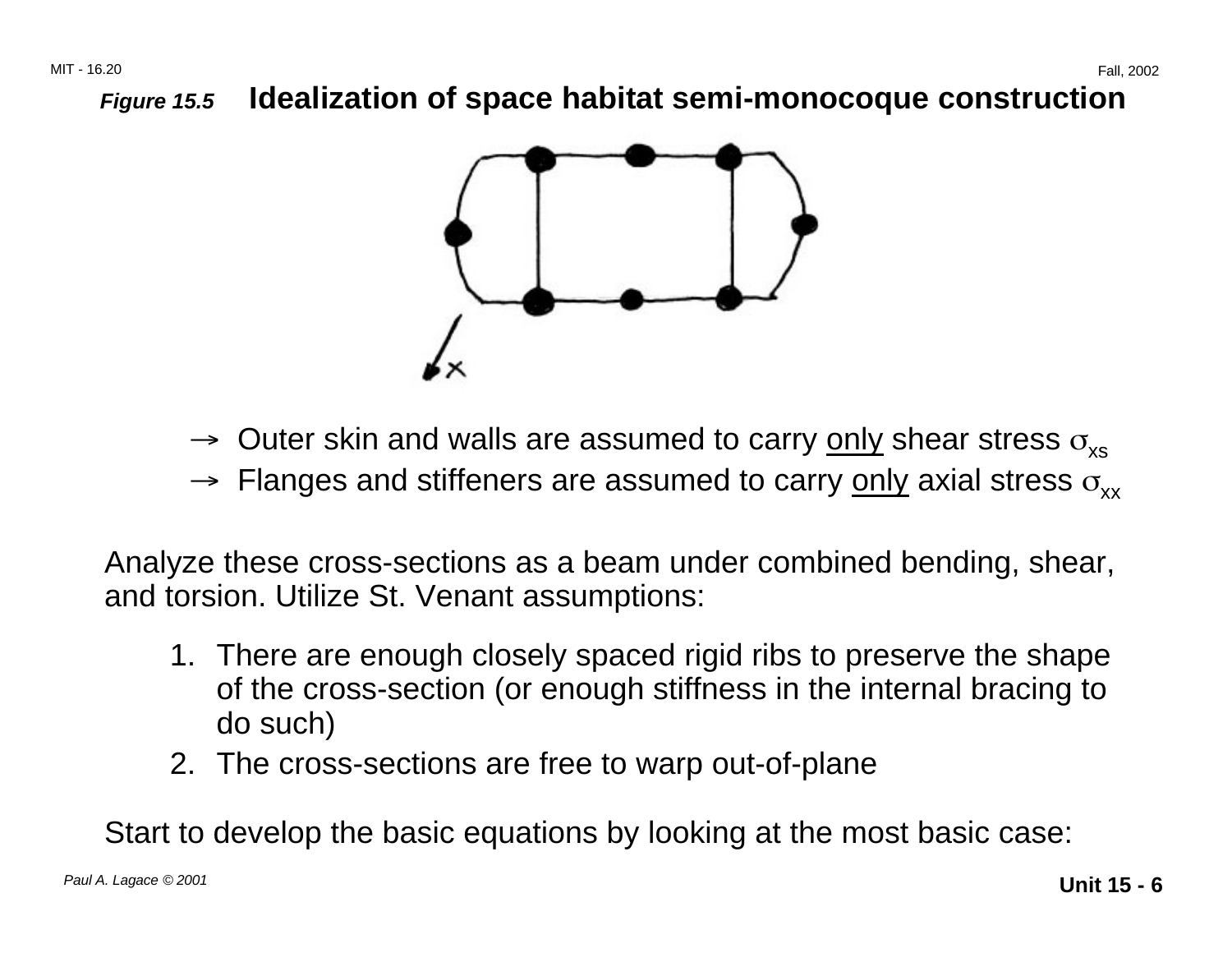# Single Cell "Box Beam"

**Figure 15.6 Representation of geometry of single cell box beam** 



Breakdown the problem…

(a) **Axial Bending Stresses**: Each flange/stiffener has some area associated with it and it carries axial stress only (assume  $\sigma_{xx}$  is constant within each flange/stiffener area)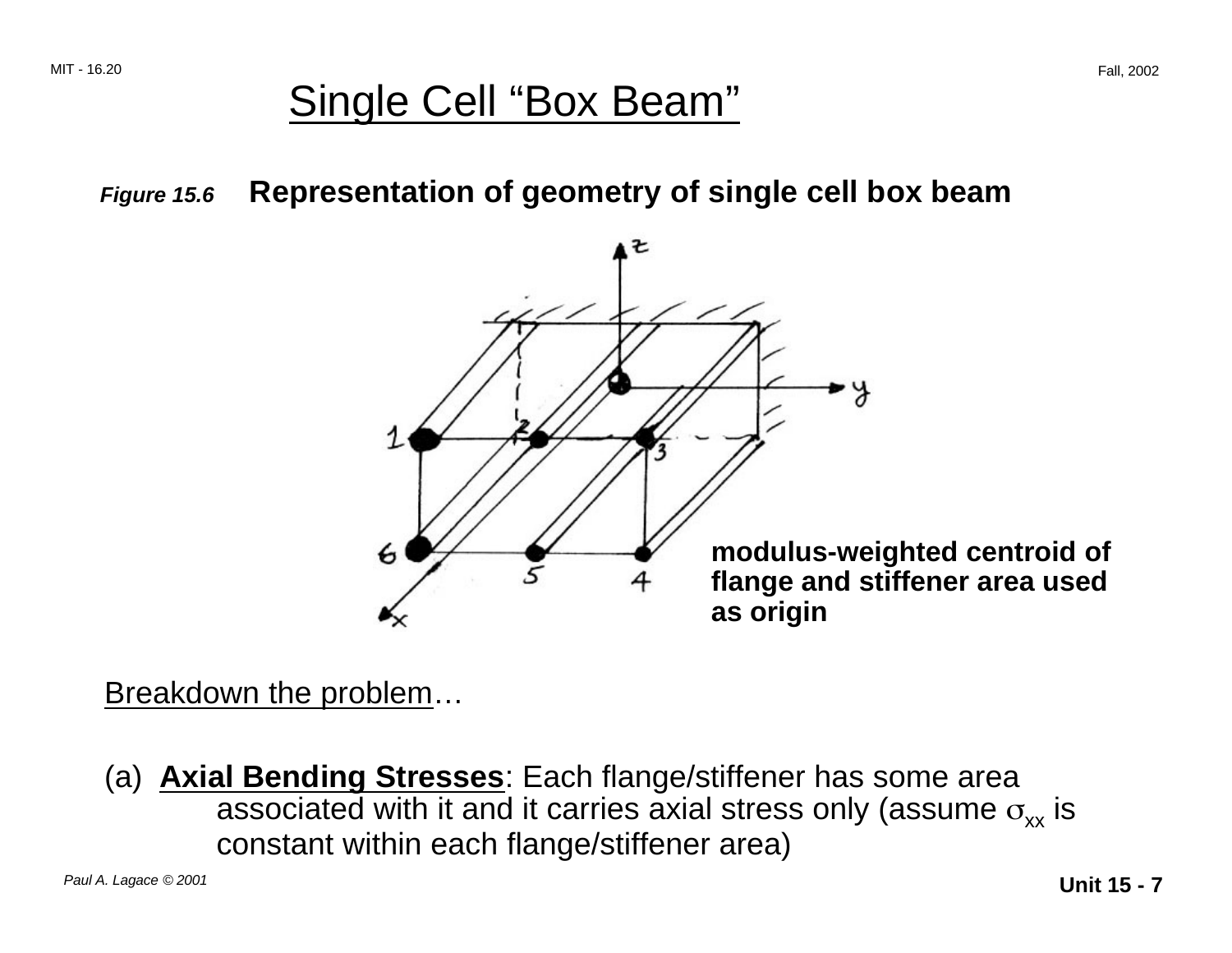The axial stress is due only to bending (and axial force if that exists - leave at zero for now) and is therefore independent of the twisting since the wing is free to warp (except near root -- St. Venant assumptions)

\* Find M, S, T from statics at any cross-section x of the beam

Consider the cross-section:

**Figure 15.7 Representation of cross-section of box beam** 



Find the modulus-weighted centroid (Note: flange/stiffeners may be made from different materials)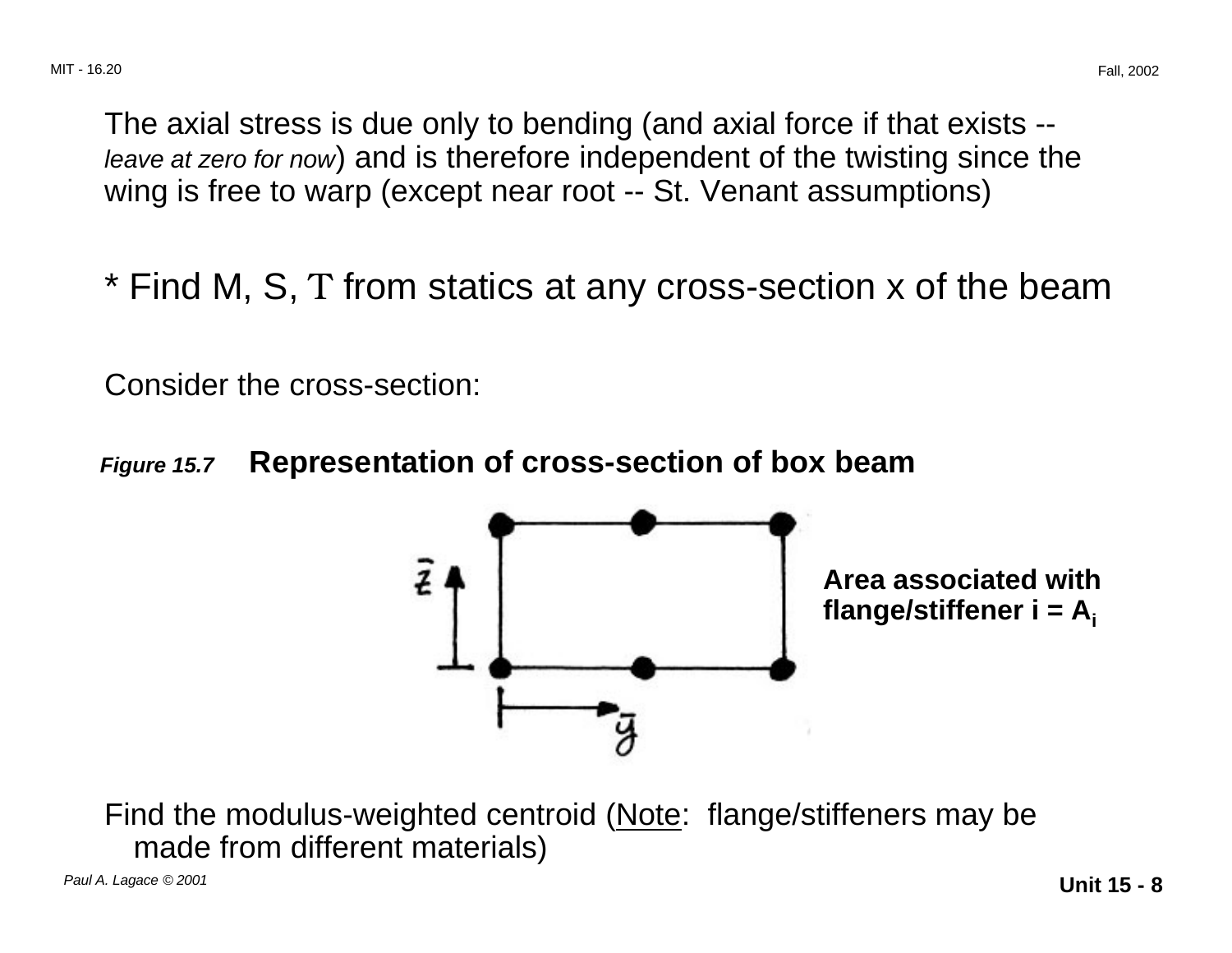- Choose some axis system  $\overline{y}$ ,  $\overline{z}$  (convenience says one might use a "corner" of the beam)
- Find the modulus-weighted centroid location:

$$
\overline{y}^* = \frac{\sum A_i^* \overline{y}_i}{\sum A_i^*}
$$
\n
$$
\overline{z}^* = \frac{\sum A_i^* \overline{z}_i}{\sum A_i^*}
$$
\n
$$
(\sum_{i=1}^n \overline{z}_i - \sum_{i=1}^n \overline{z}_i)
$$
\n
$$
(\sum_{i=1}^n \overline{z}_i - \sum_{i=1}^n \overline{z}_i)
$$
\n
$$
(\sum_{i=1}^n \overline{z}_i - \sum_{i=1}^n \overline{z}_i)
$$
\n
$$
(\sum_{i=1}^n \overline{z}_i - \sum_{i=1}^n \overline{z}_i)
$$
\n
$$
(\sum_{i=1}^n \overline{z}_i - \sum_{i=1}^n \overline{z}_i)
$$
\n
$$
(\sum_{i=1}^n \overline{z}_i - \sum_{i=1}^n \overline{z}_i)
$$
\n
$$
(\sum_{i=1}^n \overline{z}_i - \sum_{i=1}^n \overline{z}_i)
$$
\n
$$
(\sum_{i=1}^n \overline{z}_i - \sum_{i=1}^n \overline{z}_i)
$$
\n
$$
(\sum_{i=1}^n \overline{z}_i - \sum_{i=1}^n \overline{z}_i)
$$
\n
$$
(\sum_{i=1}^n \overline{z}_i - \sum_{i=1}^n \overline{z}_i)
$$
\n
$$
(\sum_{i=1}^n \overline{z}_i - \sum_{i=1}^n \overline{z}_i)
$$
\n
$$
(\sum_{i=1}^n \overline{z}_i - \sum_{i=1}^n \overline{z}_i)
$$
\n
$$
(\sum_{i=1}^n \overline{z}_i - \sum_{i=1}^n \overline{z}_i)
$$
\n
$$
(\sum_{i=1}^n \overline{z}_i - \sum_{i=1}^n \overline{z}_i)
$$
\n
$$
(\sum_{i=1}^n \overline{z}_i - \sum_{i=1}^n \overline{z}_i)
$$
\n
$$
(\sum_{i=1}^n \overline{z}_i - \sum_{i=1}^n \overline{z}_i)
$$

• Find the moments of inertia with reference to the coordinate system with origin at the modulus-weighted centroid

$$
I_{y}^{*} = \sum A_{i}^{*} z_{i}^{*2}
$$
  

$$
I_{z}^{*} = \sum A_{i}^{*} y_{i}^{*2}
$$
  

$$
I_{yz}^{*} = \sum A_{i}^{*} y_{i}^{*} z_{i}^{*}
$$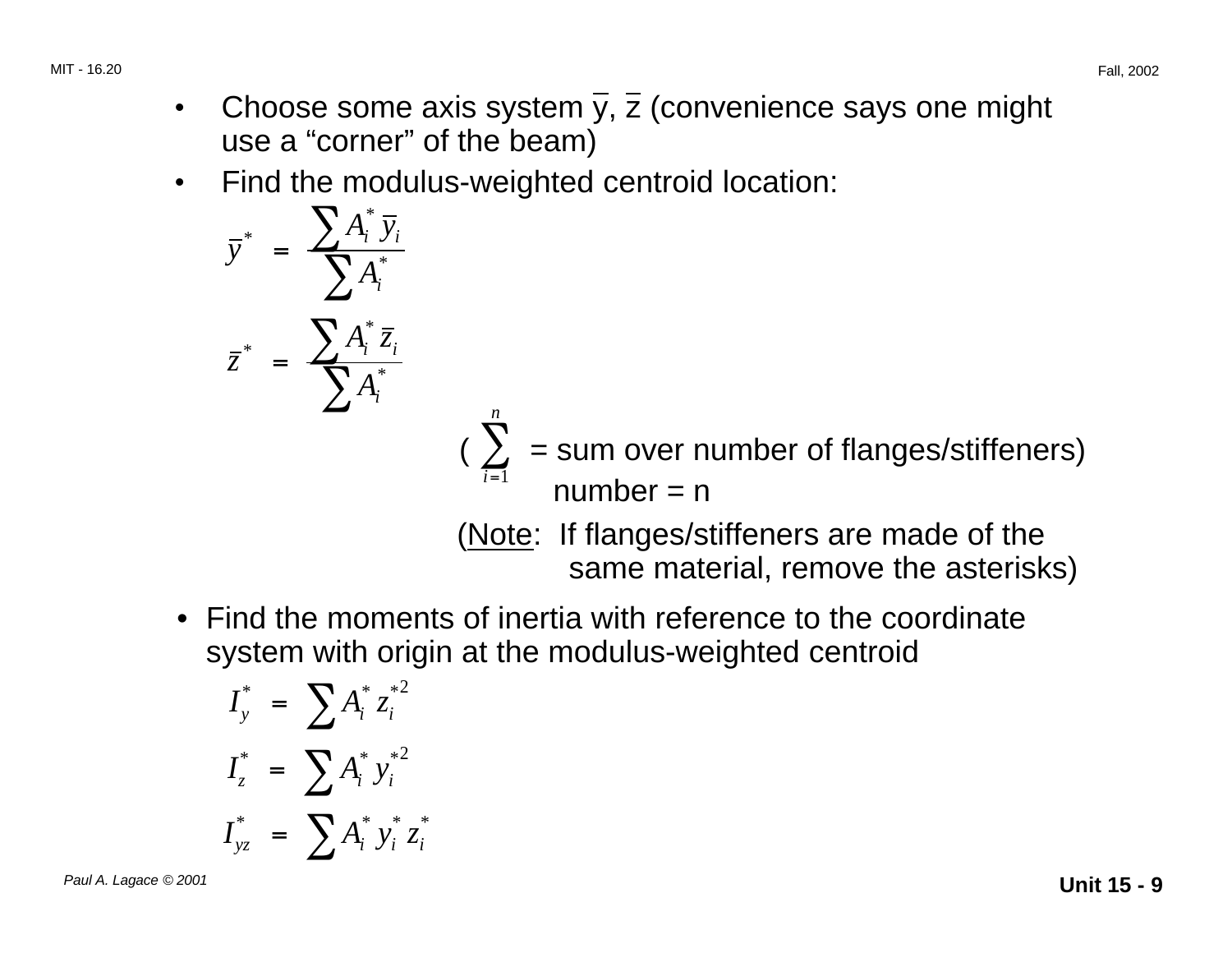MIT - 16.20 Fall, 2002 • Find the stresses in each flange by using the equation previously developed:

$$
\sigma_{xx} = \frac{E}{E_I} \left\{ \frac{F^{TOT}}{A^*} - E_I f_2 y - E_I f_3 z - E_I \alpha \Delta T \right\}
$$

0 for no axial force

(Will do an example of this in recitation)

- (b) **Shear stresses**: assume the skins and webs are thin such that the shear stress is constant through their thickness.
	- Use the concept of "shear flow" previously developed:

 $q = \sigma_{ss} t$  [Force/length] shear  $\int$  thickness flow flow shear stress (called this the shear resultant in the case of torsion)

Look at the example cross-section and label the "joints" and "skins"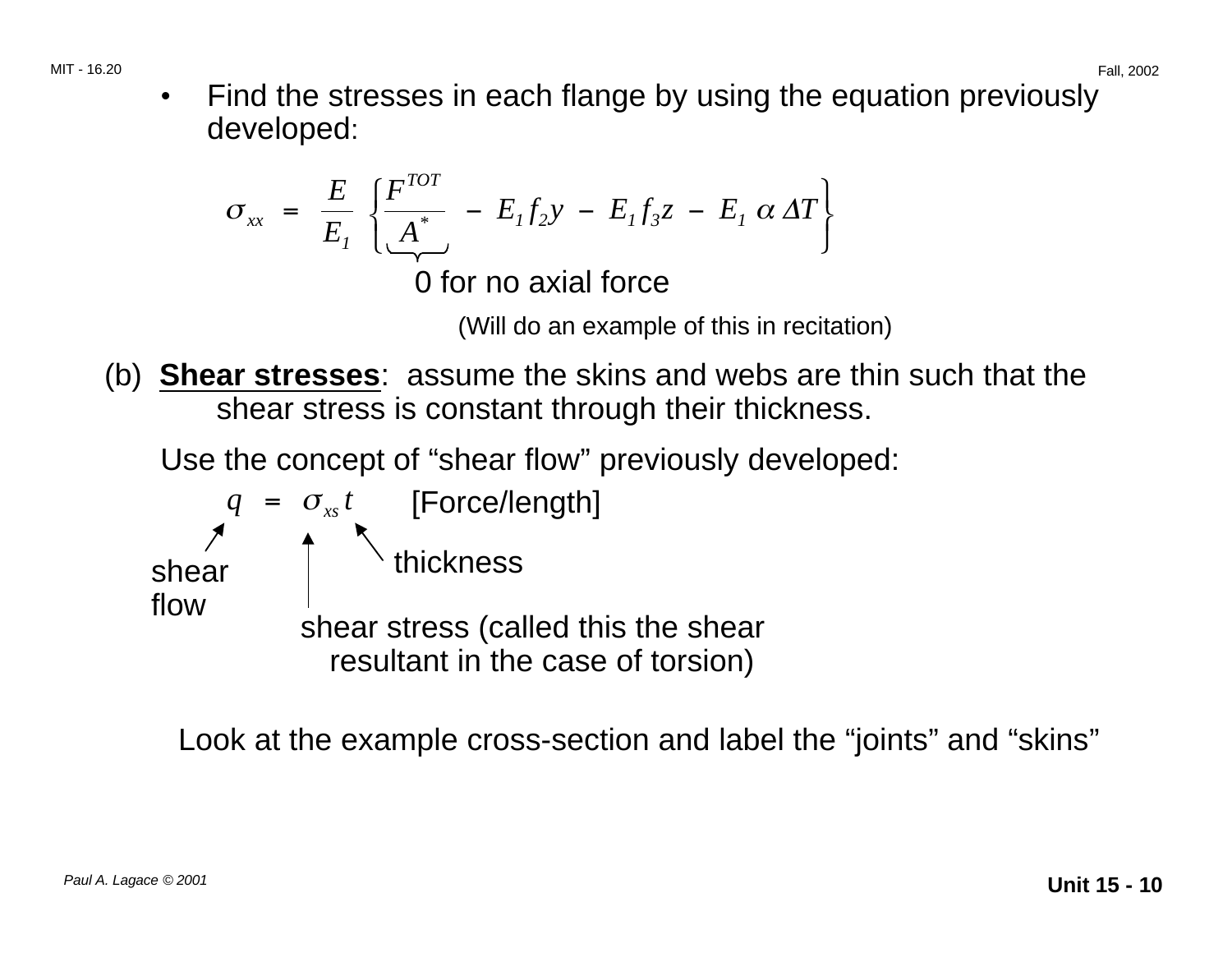

 $\frac{1}{4}$ , skin

 $p_{t} \frac{d^{p}}{dx} dx$ 

q,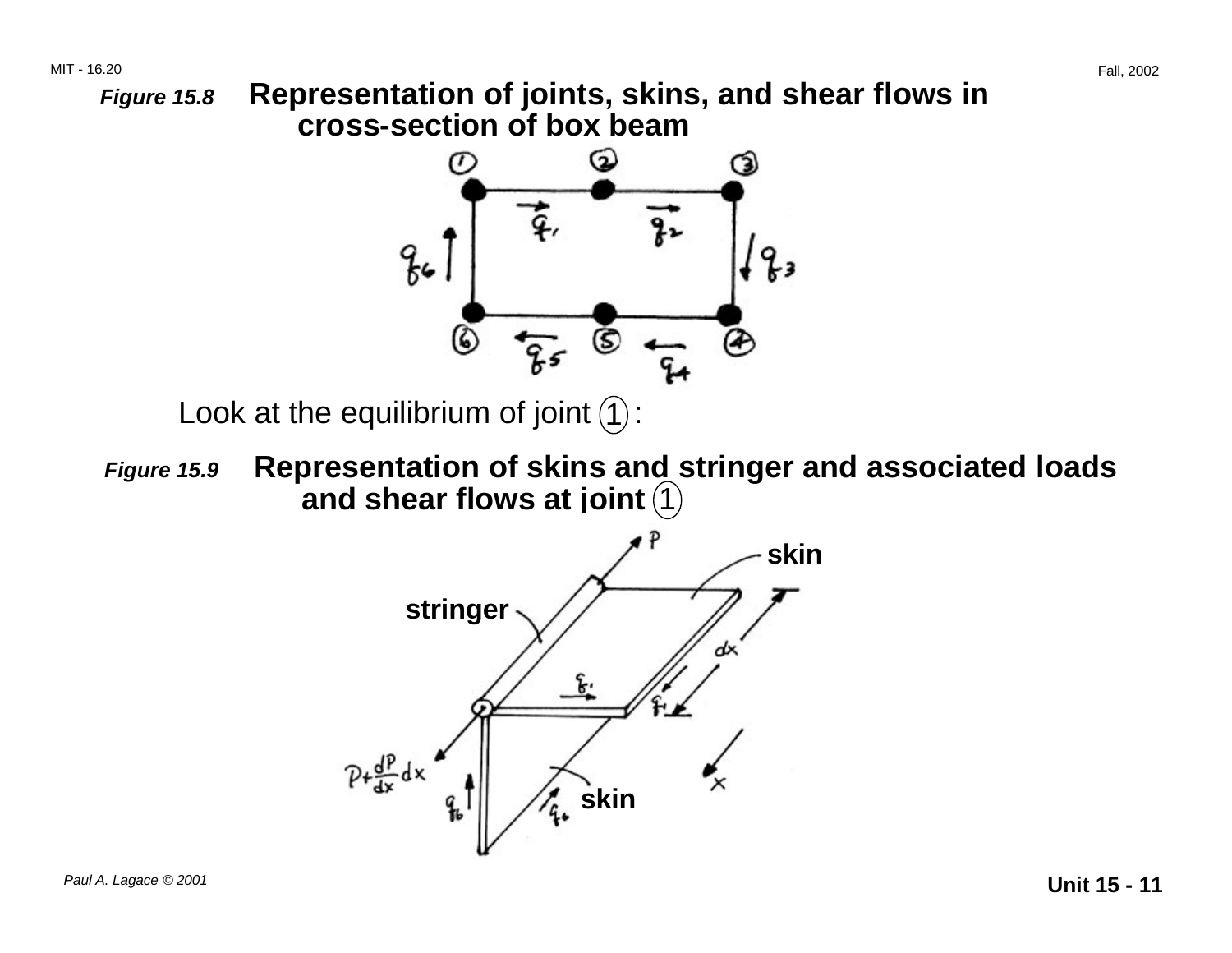#### Notes:

- The stringer only carries axial load
- The skin carries only shear flow
- The shear flow at the "end" of the skin (where it is "cut") must be the same as at the edge (the cross-section cut). This is due to equilibrium  $(\sigma_{xy} = \sigma_{yx})$

• Apply equilibrium: 
$$
\sum F_x = 0
$$

$$
\Rightarrow -P + P + \frac{dP}{dx}dx + q_1 dx - q_6 dx = 0
$$

$$
\Rightarrow q_1 - q_6 = -\frac{dP}{dx}
$$

More generally note that: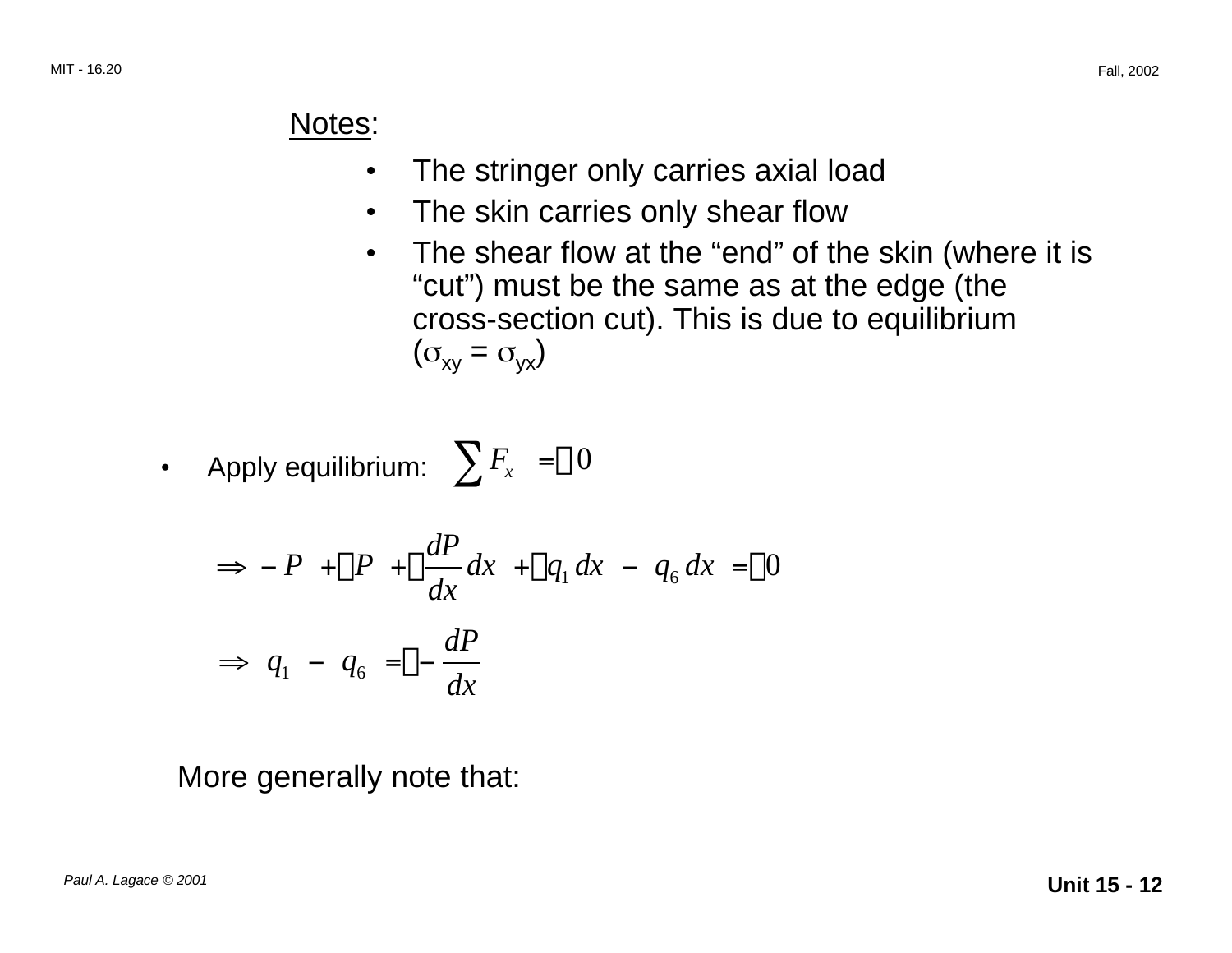- 1. Angle that skin comes into joint doesn't matter since q along edge is always in x-direction
- **Figure 15.10 Representation of skins at joint coming in at any angle**



- 2. Stringer alone gives  $\frac{dP}{dx}$  as its contribution
- **Figure 15.11 Representation of stringer isolated at joint**

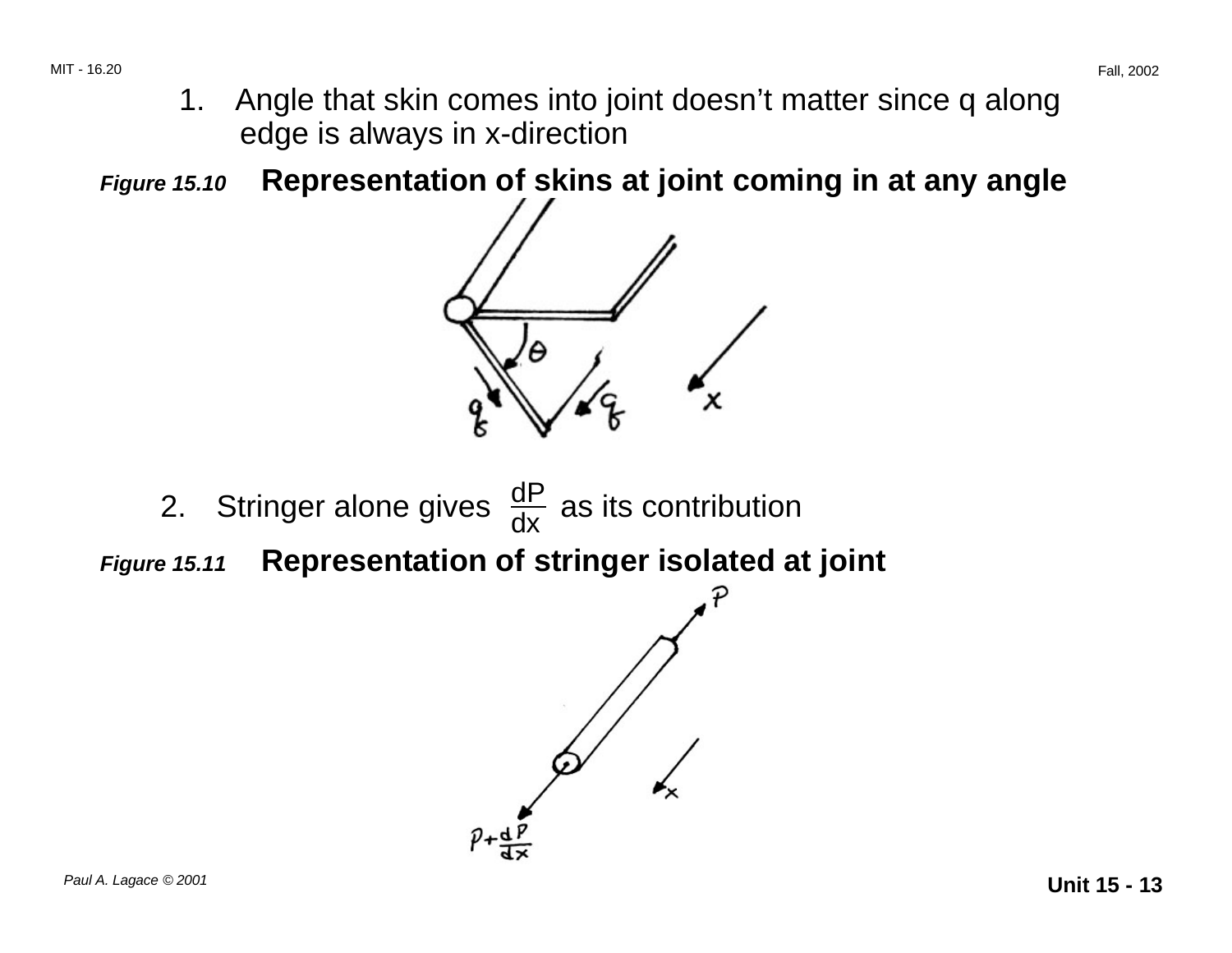- 3. If shear flows "into" joint, its contributions is in the negative xdirection; if shear flows "out of" joint, its contribution is in the positive x-direction
- **Figure 15.12 Representation of shear flowing (left) into and (right) out of joint**



Adding all this up:

$$
\frac{dP}{dx} - q_{in} + q_{out} = 0
$$
\n
$$
\Rightarrow q_{out} - q_{in} = -\frac{dP}{dx}
$$

Use this in general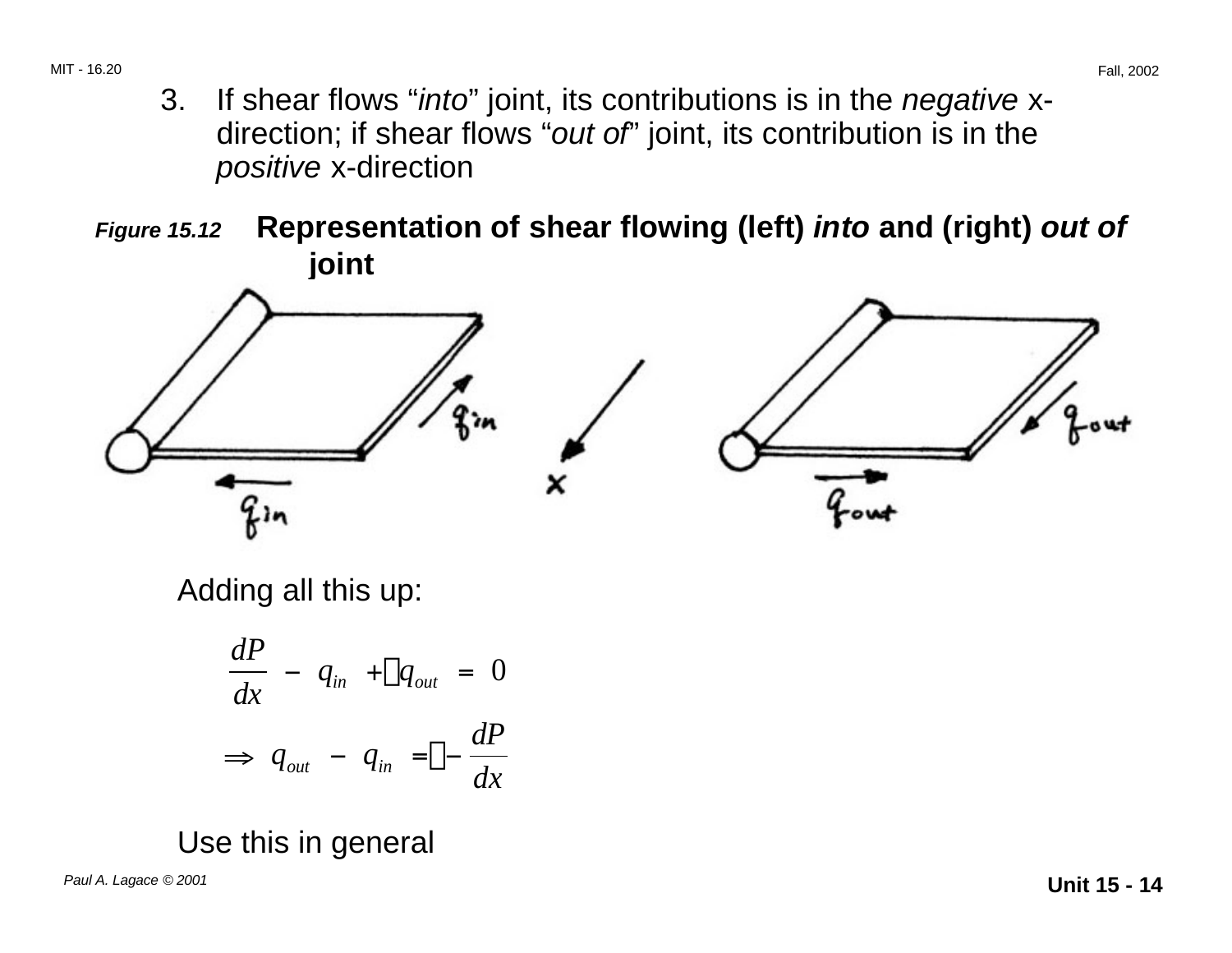For a more complicated joint, use superposition

**Figure 15.13 Representation of joint with multiple skins** 



--> Need an expression for P -- start with:

$$
P = A \sigma_{xx}
$$

differentiating:

$$
\Rightarrow \frac{dP}{dx} = A \frac{d\sigma_{xx}}{dx} + \sigma_{xx} \frac{dA}{dx}
$$

= 0 since are considering stringers with a uniform cross-section

Most general case:

$$
q_{out} - q_{in} = -A \frac{d\sigma_{xx}}{dx}
$$
 Joint Equilibrium

Paul A. Lagace © 2001 **Unit 15 - 15**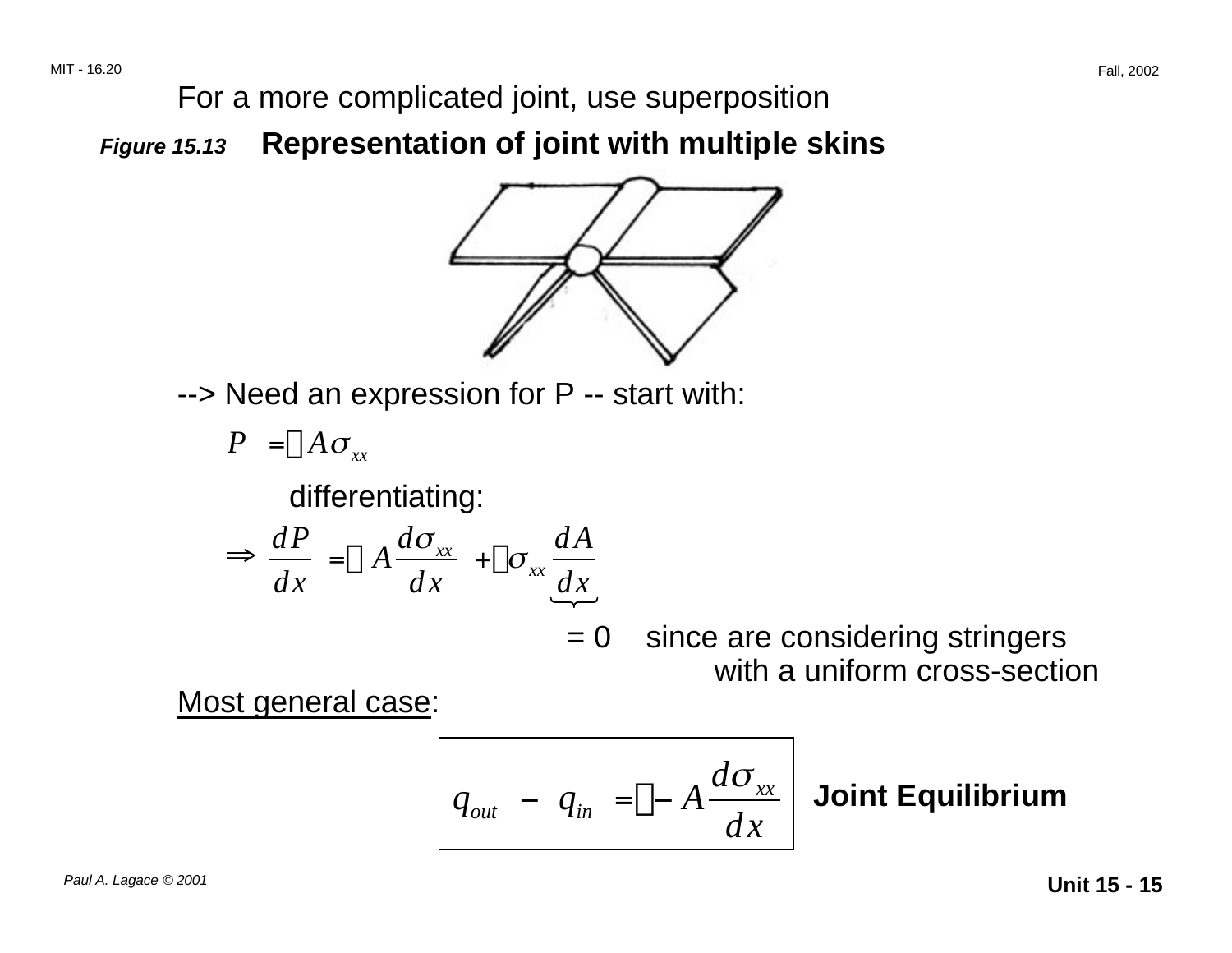Consider a simpler case:

- $I_{yz} = 0$  (symmetric section)
- $M_z = 0$

know that:

$$
\sigma_{xx} = -\frac{M_y z}{I_y}
$$
  
\n
$$
\Rightarrow \frac{dP}{dx} = A \frac{d}{dx} \left( -\frac{M_y z}{I_y} \right)
$$
  
\n
$$
\frac{dP}{dx} = -\frac{Az}{I_y} \frac{dM_y}{dx}
$$

Recall that:

$$
\frac{dM_y}{dx} = S_z
$$
 (shear resultant)  

$$
Az = Q_y
$$
 (moment of area about y)

So for this case, the joint equilibrium equation becomes:

Paul A. Lagace © 2001 **Unit 15 - 16**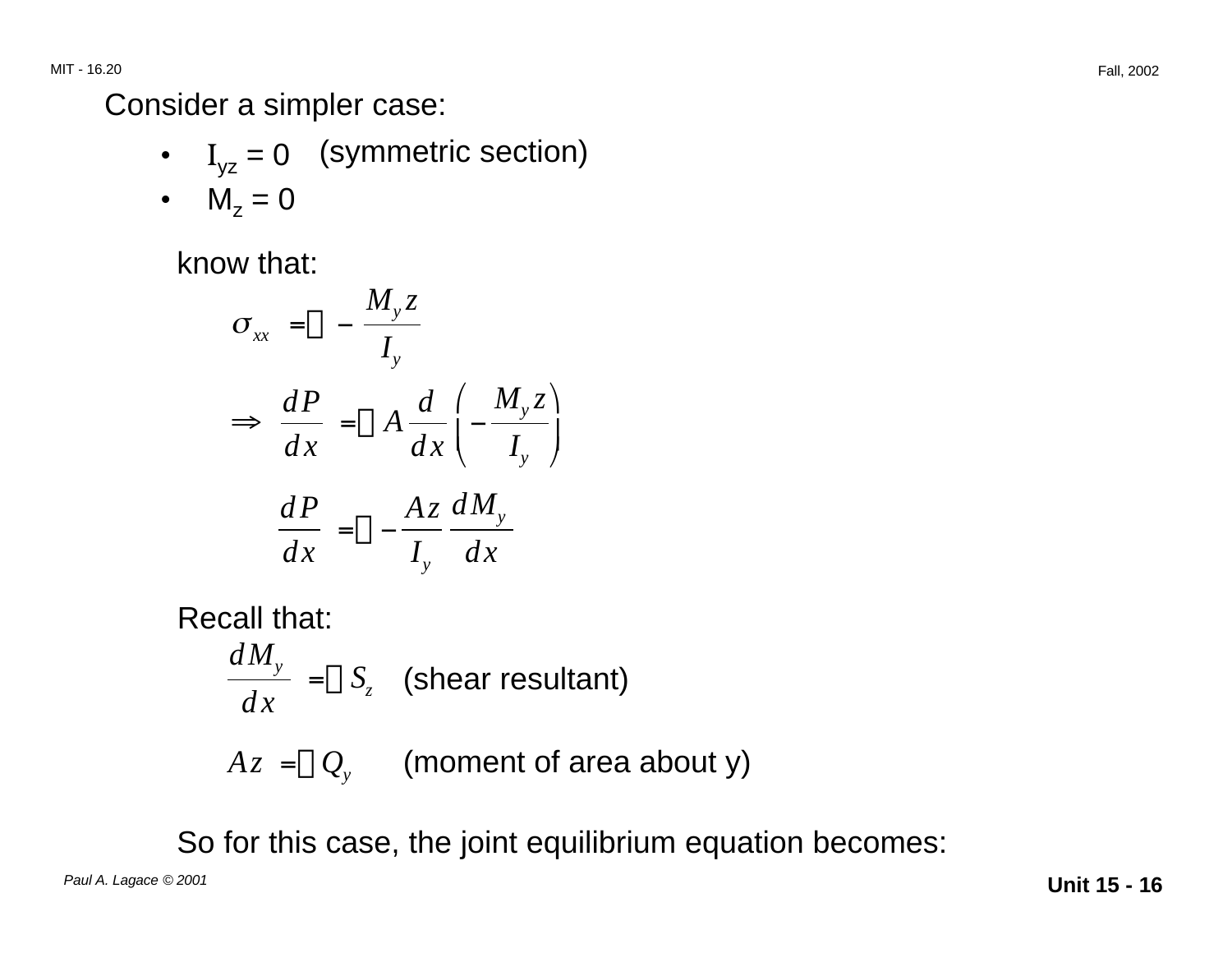$$
q_{out} - q_{in} = \frac{Q_y S_z}{I_y} \cdot \text{Symmetric section}
$$

Now have an equation for the equilibrium of shear stresses at the joints. Shear stresses arise due to two reasons:

- Shear resultant
- Twisting

In general have at any cross-section:



It is convenient to break up the problem into two separate problems: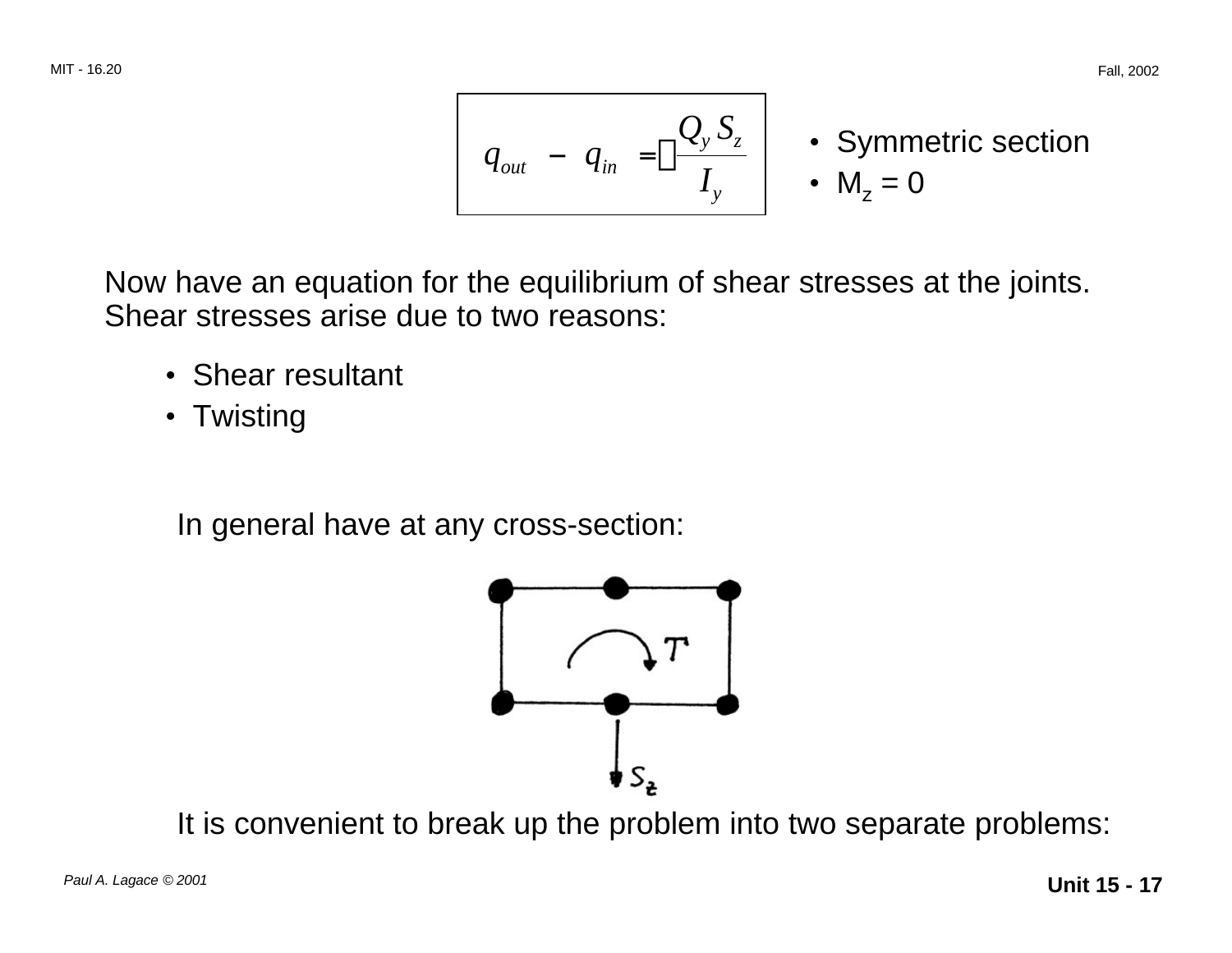

 $\diamond$  --> Solve each problem separately, then add the results (use superposition)

Condition: The two force systems  $(S_z, T \text{ and } S_z', T')$  must be **equipollent** 

**Figure 15.14 Demonstration of equipollence of force systems** 

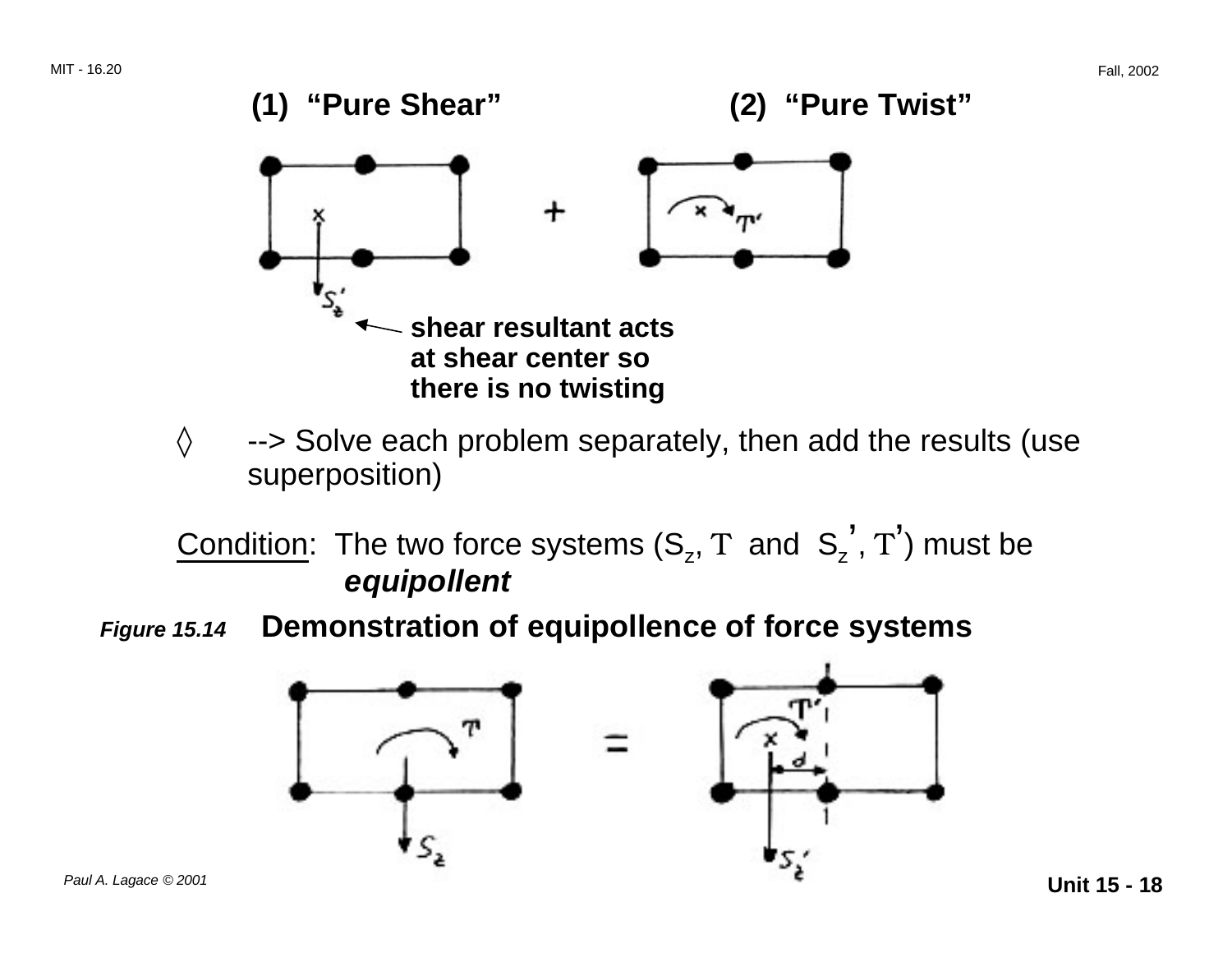**Define**:  $d = distance$  from where shear resultant acts to shear center

$$
\sum F_z = \text{same} \implies S_z = S_z'
$$
\n
$$
\sum T = \text{same} \implies T' = S_z d = T
$$
\n
$$
\begin{array}{rcl}\n&\text{carefull: sign could be + or - depending upon direction } S_z \text{ is moved!} \\
&\text{to torque} \\
&\text{to torque} \\
&\text{to torque} \\
&\text{if } V = \text{average} \\
&\text{if } V = \text{average} \\
&\text{if } V = \text{average} \\
&\text{if } V = \text{average} \\
&\text{if } V = \text{average} \\
&\text{if } V = \text{average} \\
&\text{if } V = \text{average} \\
&\text{if } V = \text{average} \\
&\text{if } V = \text{average} \\
&\text{if } V = \text{average} \\
&\text{if } V = \text{average} \\
&\text{if } V = \text{average} \\
&\text{if } V = \text{average} \\
&\text{if } V = \text{average} \\
&\text{if } V = \text{average} \\
&\text{if } V = \text{average} \\
&\text{if } V = \text{average} \\
&\text{if } V = \text{average} \\
&\text{if } V = \text{average} \\
&\text{if } V = \text{average} \\
&\text{if } V = \text{average} \\
&\text{if } V = \text{average} \\
&\text{if } V = \text{average} \\
&\text{if } V = \text{average} \\
&\text{if } V = \text{average} \\
&\text{if } V = \text{average} \\
&\text{if } V = \text{average} \\
&\text{if } V = \text{average} \\
&\text{if } V = \text{average} \\
&\text{if } V = \text{average} \\
&\text{if } V = \text{average} \\
&\text{if } V = \text{average} \\
&\text{if } V = \text{average} \\
&\text{if } V = \text{average} \\
&\text{if } V = \text{average} \\
&\text{if } V = \text{average} \\
&\text{if } V = \text{average} \\
&\text{if } V = \text{average} \\
&\text{if } V = \text{average} \\
&\text{if } V = \text{average} \\
&\text{if } V = \text{average} \\
&\text{if } V = \text{average} \\
&\text{if } V = \text{average} \\
&\text{if } V = \text{average} \\
&\text{if } V = \text{average} \\
&\text{if } V = \text{average} \\
$$

They must be the same!  $(\Rightarrow$  d has magnitude and sign)

Paul A. Lagace © 2001 **Unit 15 - 19**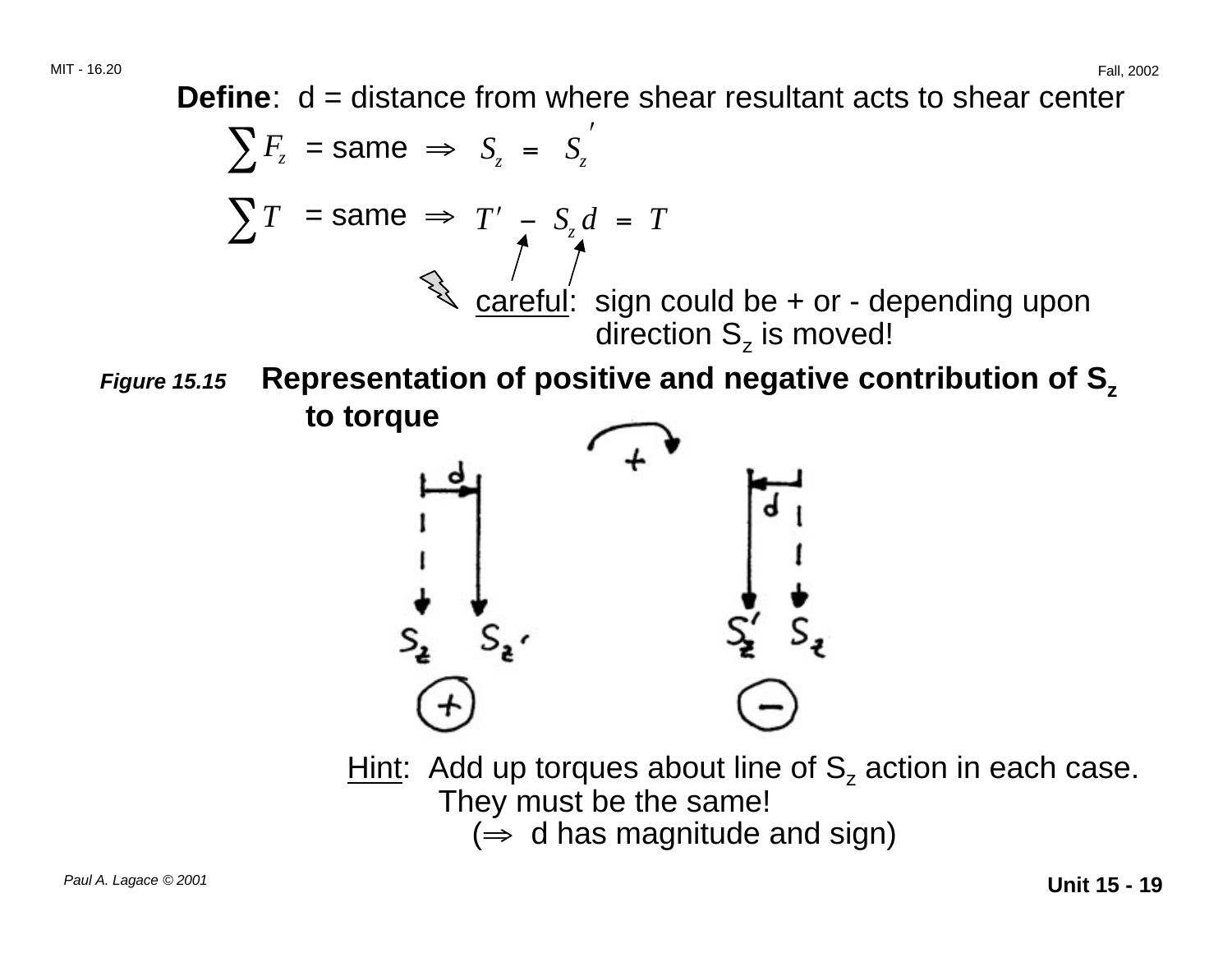### Solution procedure

| Given: |  | • section properties |
|--------|--|----------------------|
|--------|--|----------------------|

• loading  $[T(x), S<sub>z</sub>(x)]$ 

## Find: • shear stresses (flows) (n joints)

• shear center

 $\Rightarrow$  (n + 1) variables

- 1. Consider "Pure Shear" case
	- a) Apply joint equilibrium equation at each joint

Note: n joints will yield n-1 **independent**  equations. (one is dependent since the section is closed)

b) Use Torque Boundary Condition

$$
\sum T_{\text{internal}} = T_{\text{applied}}
$$

This is torque equivalence, **not** equilibrium

Do this about the line of action of  $S_z$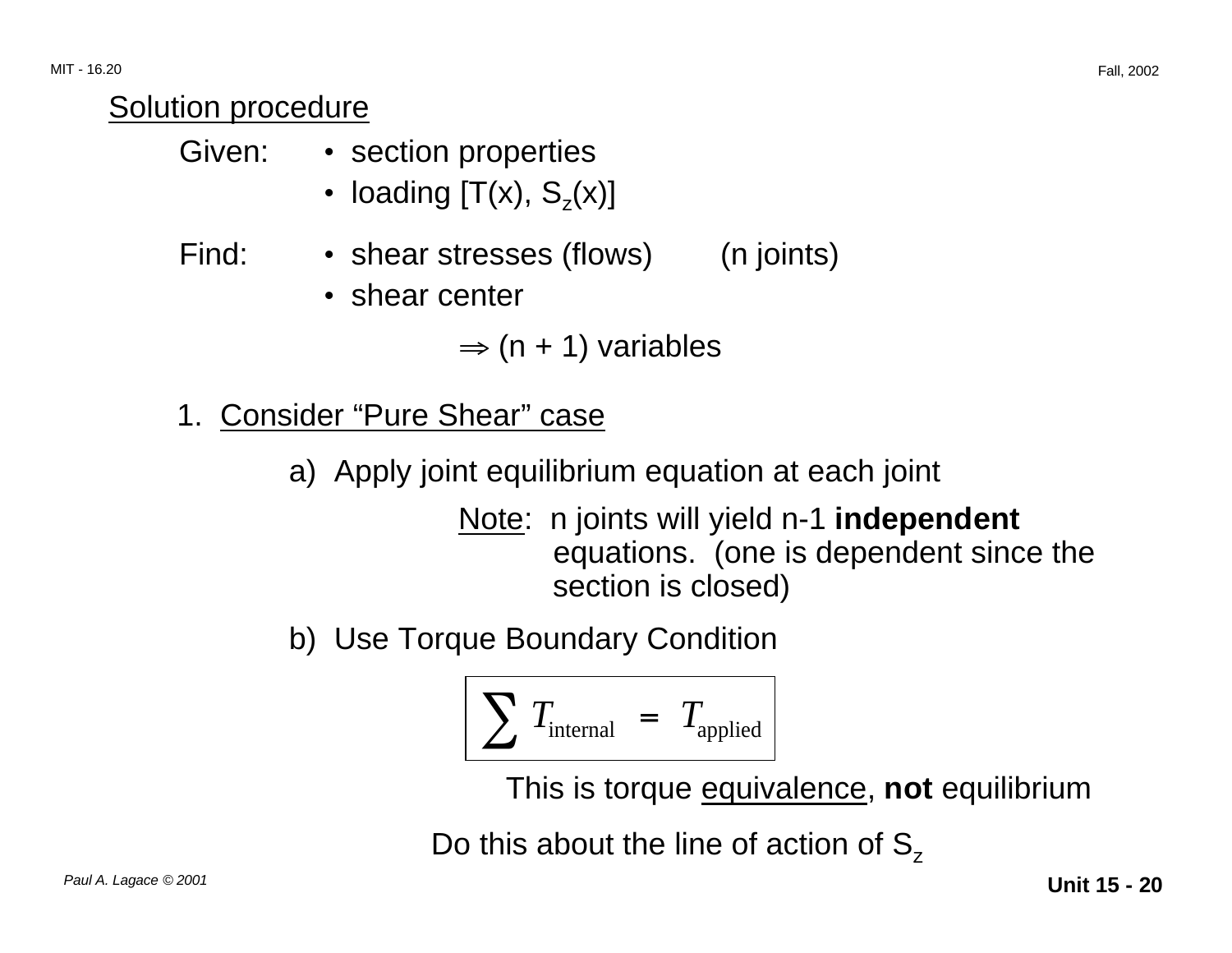Then:

$$
T_{\text{applied}} = S_z d
$$
\n
$$
\sum T_{\text{internal}} = \sum q_i \ (moment \ arm)_i \ (skin \ length)_i
$$

c) Specified no twist (Pure Shear Case), so apply the **No Twist Condition** 

Recall from Torsion Theory:

$$
\oint \tau ds = 2AG \frac{d\alpha}{dx}
$$
\nHere:  $\frac{d\alpha}{dx} = 0$   
\nand:  $\tau = \frac{q}{t}$   
\n $\Rightarrow \boxed{\oint \frac{q}{t} ds = 0}$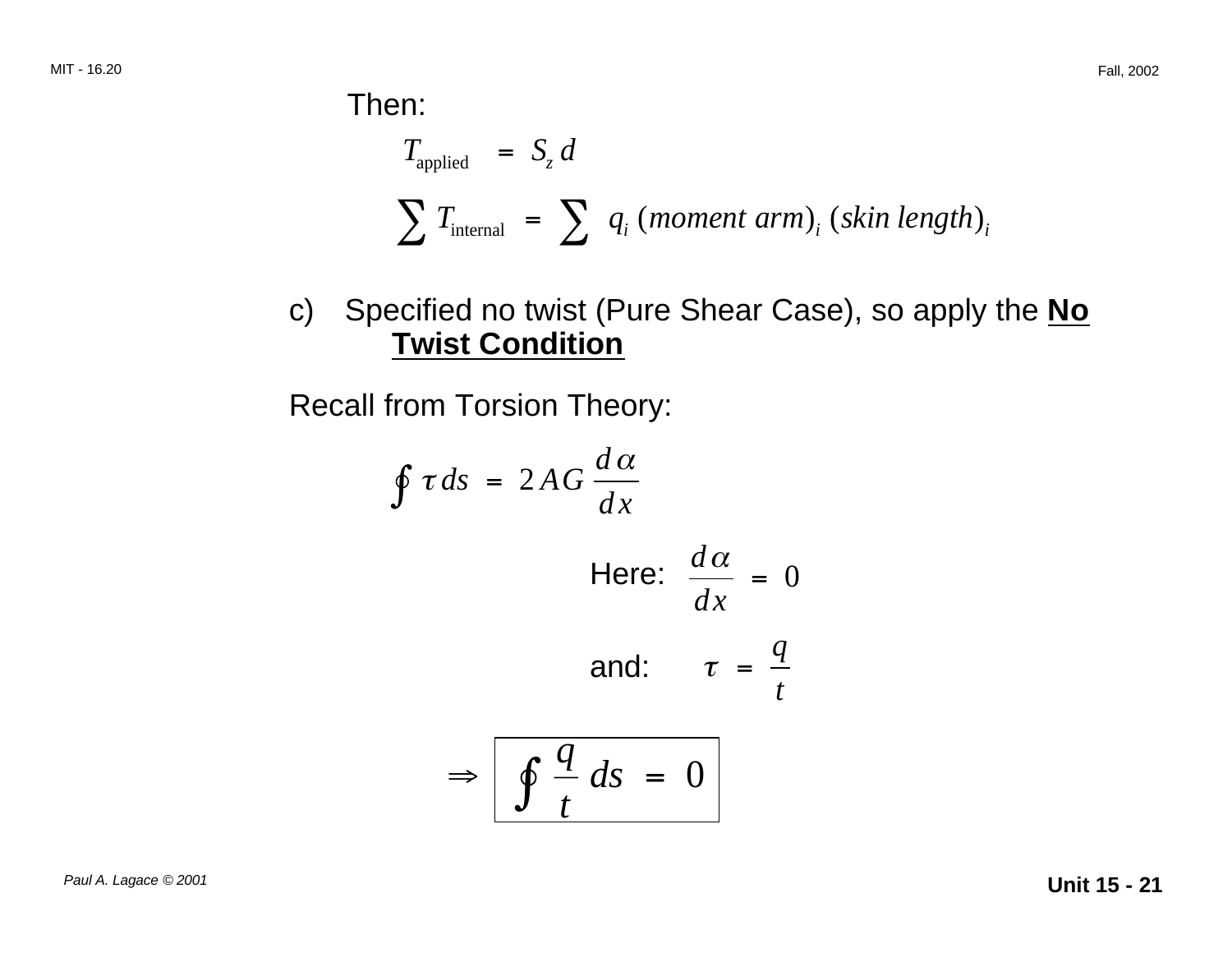This gives:

- a) n 1 equations
- b) 1 equation
- c) 1 equation
	- $n + 1$  equations for  $n + 1$  variables

Solving these gives:

• q's due to "Pure Shear" case

• d

--> when complete, check via:

 $\Sigma$  Internal Shear loads = Applied Shear (Horizontal & vertical)

2. Consider "Pure Torsion" case

a) Apply joint equilibrium equation at each joint Note: again, n joints give n-1 equations

Since no shear:

$$
q_{_{out}} - q_{_{in}} = 0
$$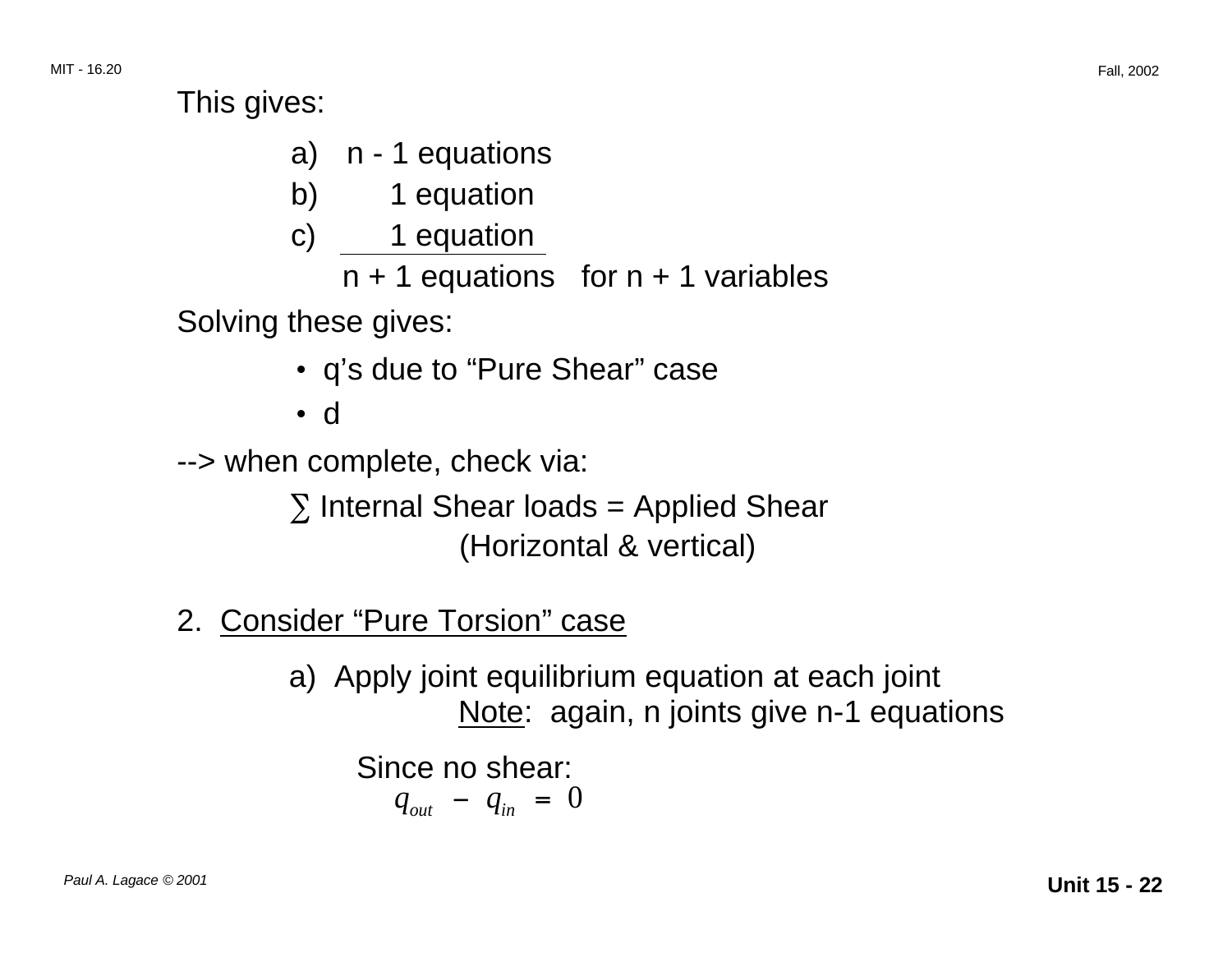b) Use Torque Boundary Condition  $\sum T_{\text{internal}} = T_{\text{applied}}$  $T_{\text{applied}}$  =  $T + or - S_z d$ found in part 1

This gives:

- a) n 1 equations
- b) 1 equation
	- Need: n q's
- <sup>⇒</sup> Solve these for q's due to "Pure Torsion" case

3. Sum results for "Pure Shear" and "Pure Torsion" cases

(could use 
$$
q_i^s
$$
,  $q_i^T$ :  $q_i$  due to pure the  $q_i^s$   
  $q_i$  due to pure torsion =  $q_i^T$ )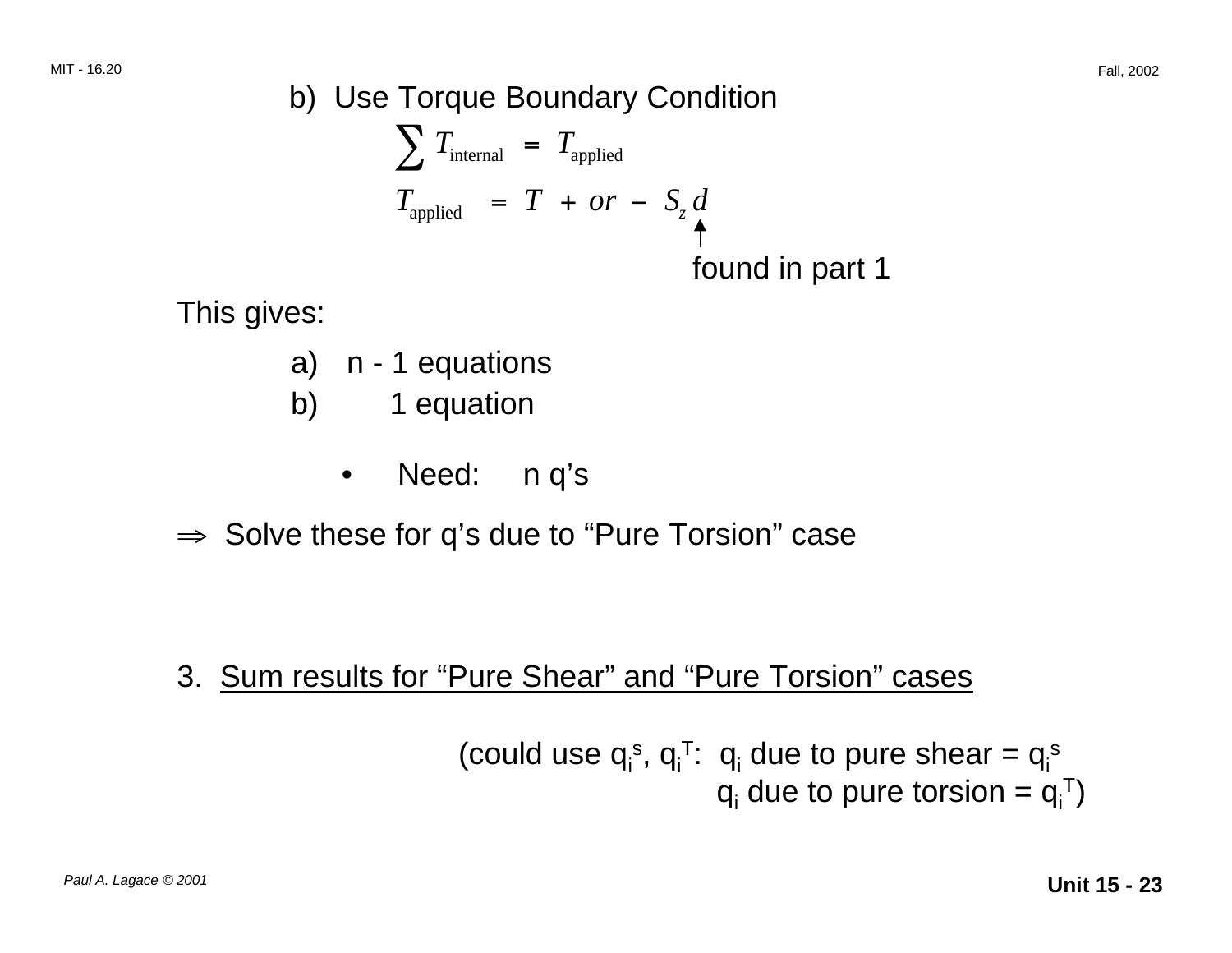Now have: shear flows  
(get shear stresses via: 
$$
\tau_{xs} = \frac{q}{t}
$$
)  
location of shear center  
(will be important to determine deflection)

(will go over sample problem of handout #6 in recitation)

- for: Unsymmetric Shell Beams
	- Cannot make simplifying assumptions (use equations coupling bending in y and z)
	- See handout #4B

Now that the stresses (due to bending, shear and torsion) are determined, proceed to find the…

# Deflections of Shell Beams

Have divided the problem and used superposition for the stresses. Again use the:

St. Venant Assumption: Bending and Torsion are independent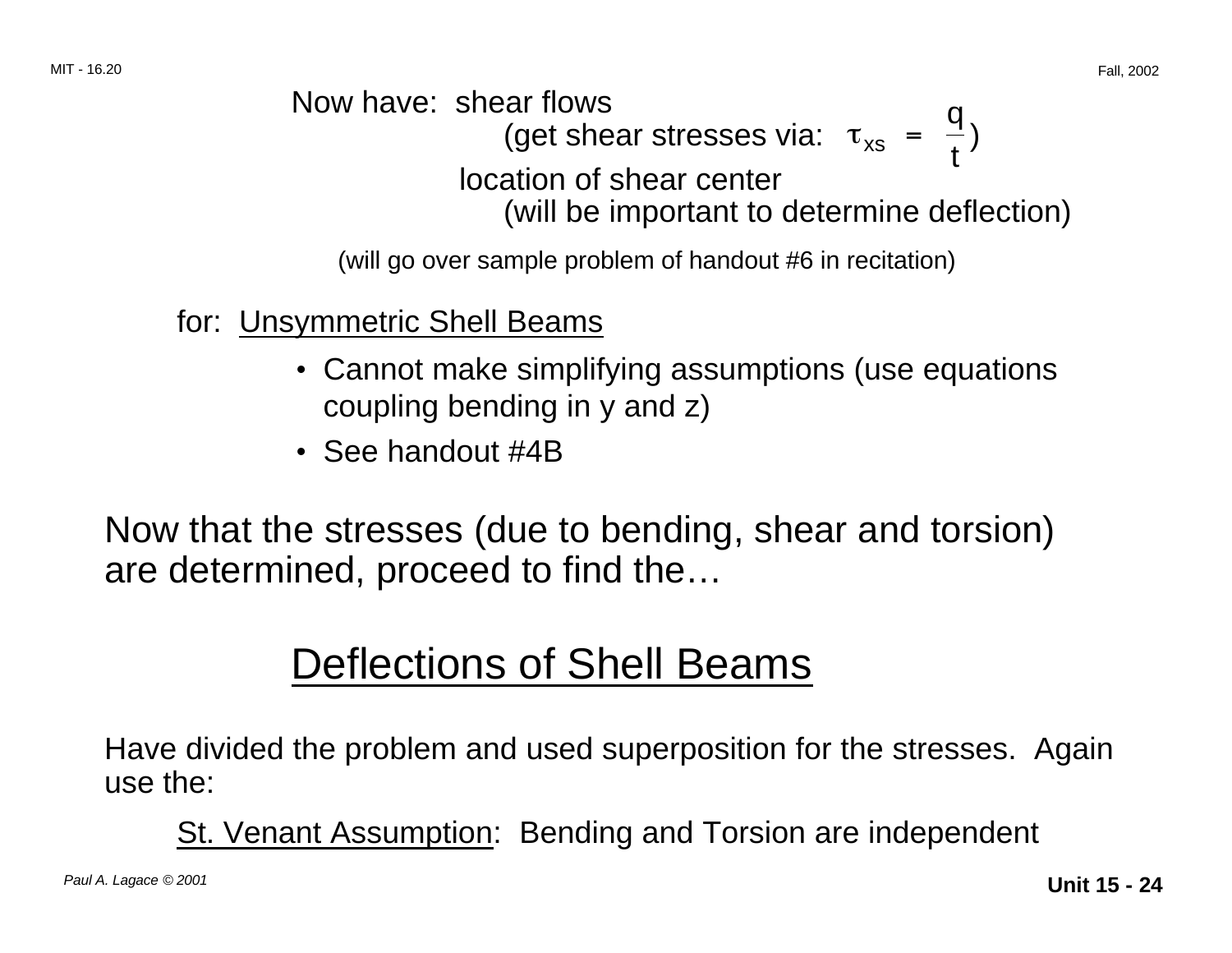Thus, can add the effects of bending, shearing, and torsion deflections to get the total deflections.

### General Approach:

**Figure 15.16 Representation of loading resultants and deflections for general cross-section** 



- Place  $S_y$  and  $S_z$  at the shear center
- T' acts about the shear center
- $v, w =$  deflection of shear center
- $\alpha$  = twist about shear center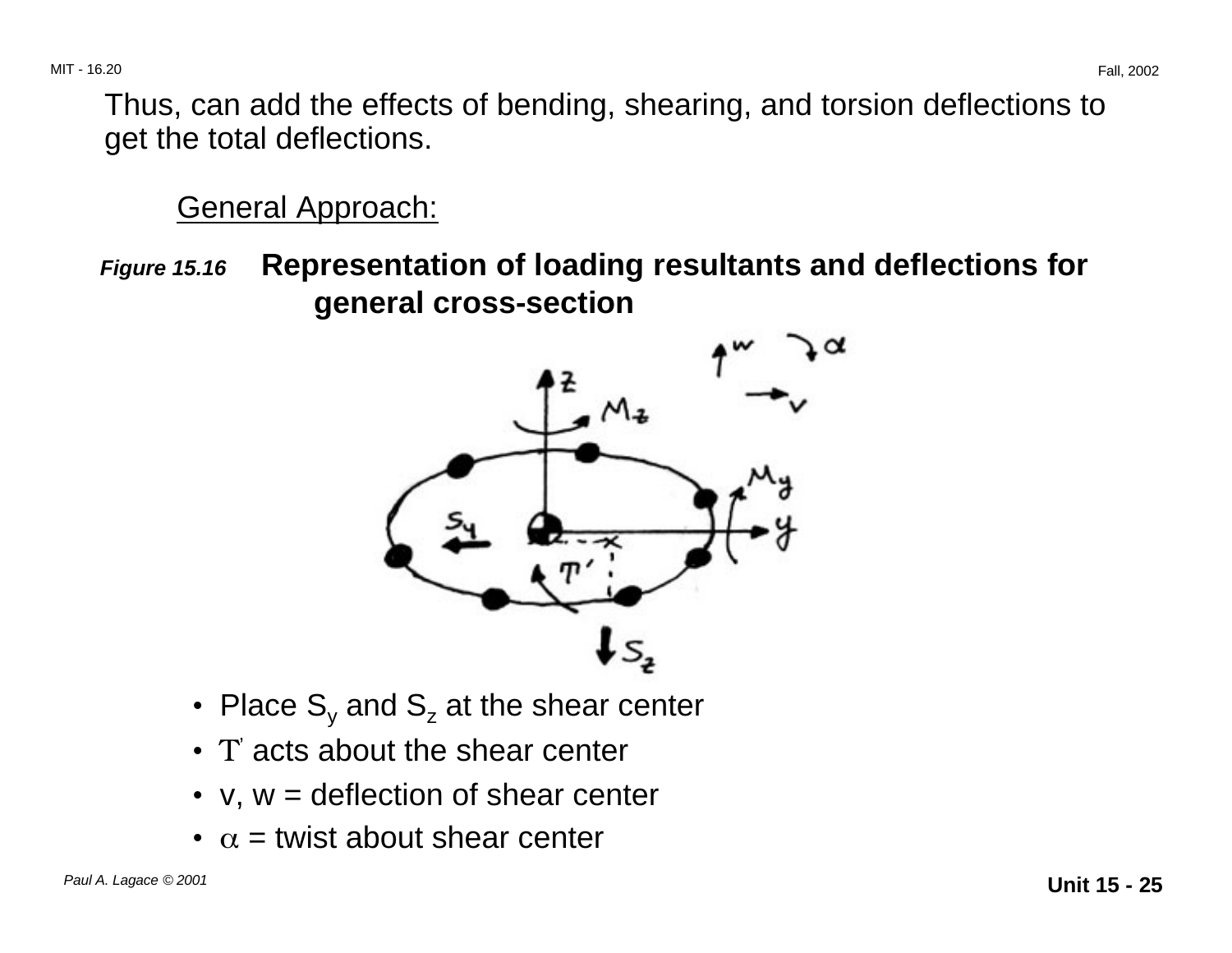### **Figure 15.17 Representation of loading and resultants in x-z plane**



- From the loadings  $p_y$ ,  $p_z$  obtain the resultants  $S_y$ ,  $S_z$ ,  $M_y$ ,  $M_z$ , T as functions of x
- Use the deflection equations previously developed:

for bending: (subscript "B" = bending)

$$
\frac{d^2v_B}{dx^2} = \frac{I_y M_z}{E(I_y I_z - I_{yz}^2)} - \frac{I_{yz} M_y}{E(I_y I_z - I_{yz}^2)}
$$

$$
\frac{d^2w_B}{dx^2} = \frac{I_z M_y}{E(I_y I_z - I_{yz}^2)} - \frac{I_{yz} M_z}{E(I_y I_z - I_{yz}^2)}
$$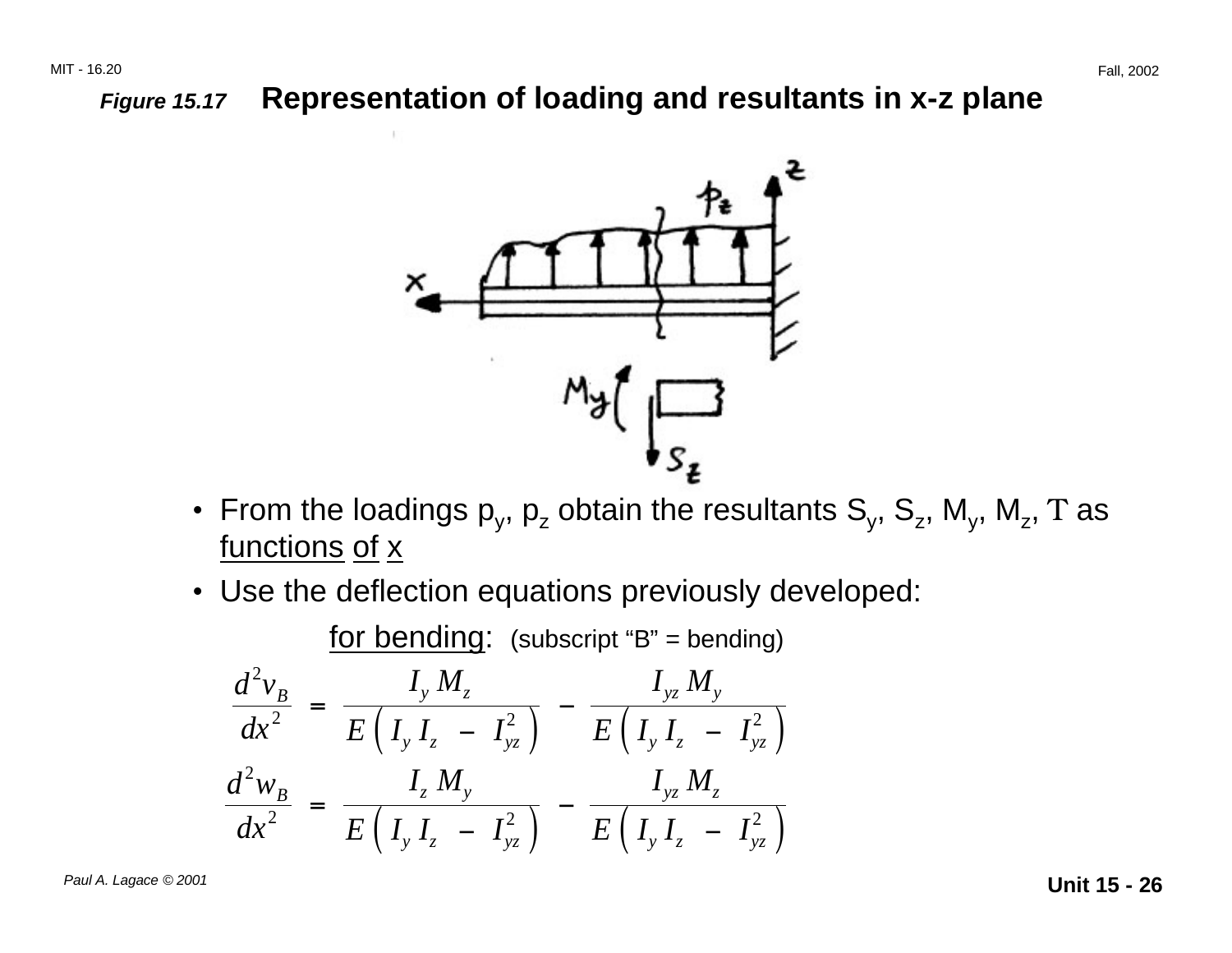for shearing: (subscript "s" = shearing)

$$
\frac{d v_s}{dx} = -\frac{S_y}{G A_{yy}} - \frac{S_z}{G A_{yz}}
$$

$$
\frac{d w_s}{dx} = -\frac{S_z}{G A_{zz}} - \frac{S_y}{G A_{yz}}
$$

### for torsion/twisting

$$
\frac{d\alpha}{dz} = \frac{T}{GJ}
$$

then get:

$$
V = V_{B} + V_{s}
$$
  
 
$$
W = W_{B} + W_{s}
$$
  
 
$$
\alpha = \text{rotation about center}
$$

In order to do this, need to know the…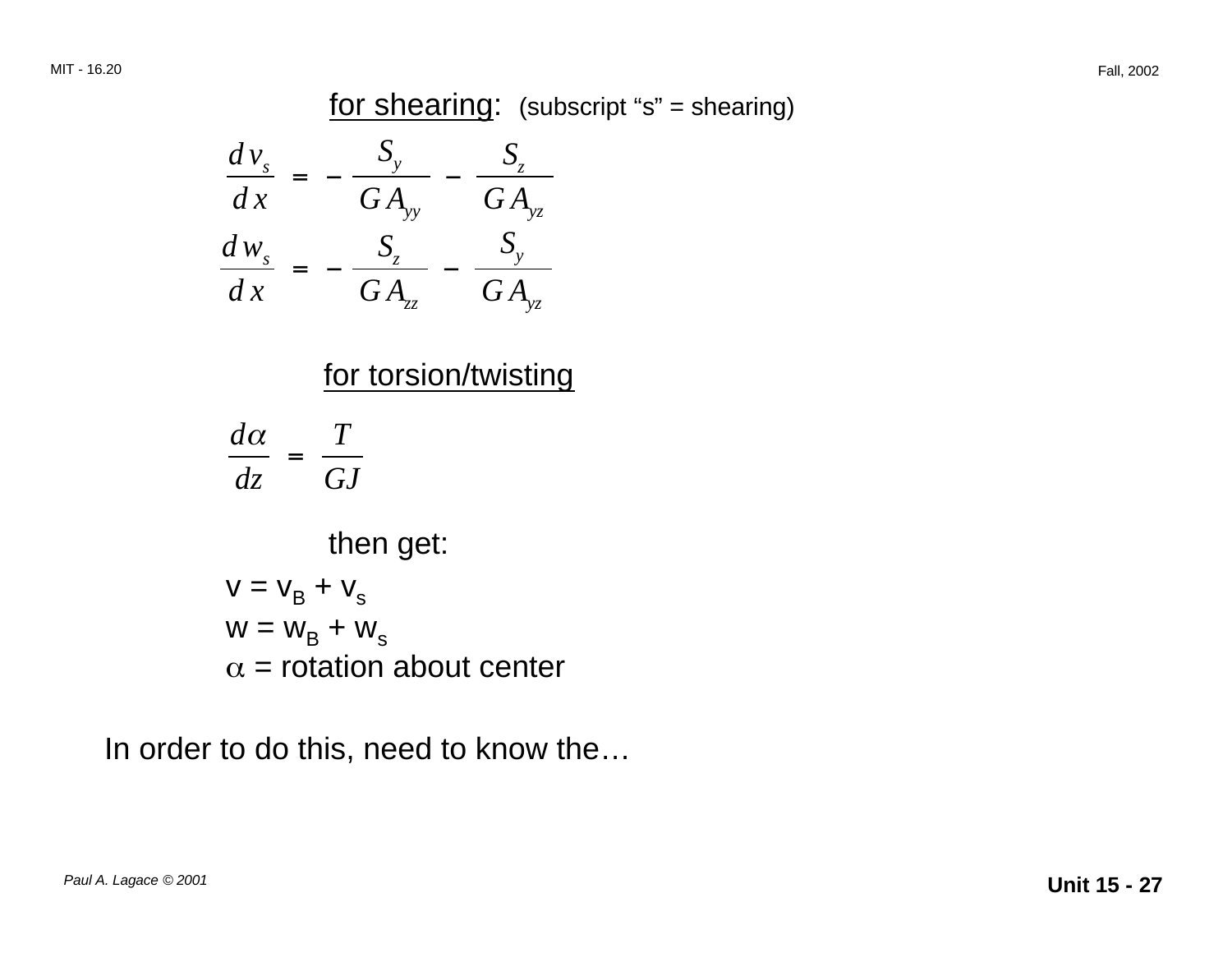### SECTION PROPERTIES

a) Bending Stiffness, EI (as before)

$$
I_z = \sum A^* y^2
$$
  

$$
I_y = \sum A^* z^2
$$
  

$$
I_{yz} = \sum A^* y z
$$

- b) Shear Stiffness, GA (have not done this before)
	- Consider the deflections ∆v and ∆w for a segment ∆x with only shear forces  $S_{v}$  and  $S_{z}$  acting at the shear center
- **Figure 15.18 Representation of shell beam segment with only shear forces acting at the shear center**

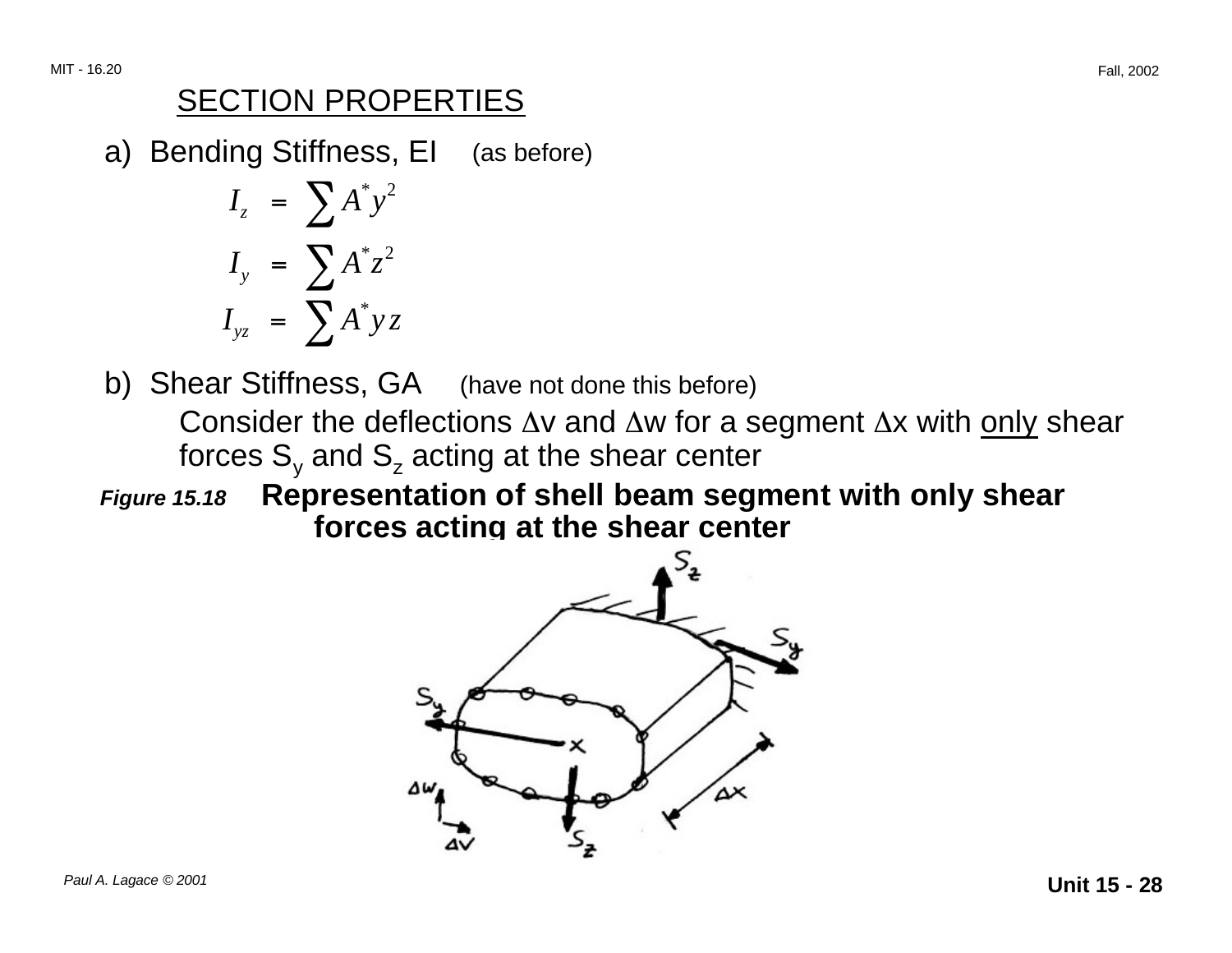Can express the shear flows in each member as contributions due to  $S_v$  and  $S_z$ :

q (s) = 
$$
\overline{q}_y
$$
 (s) S<sub>y</sub> +  $\overline{q}_z$  (s) S<sub>z</sub>  
where:

 $\overline{q}_y(s)$  = shear flow due to S<sub>y</sub> of unit magnitude

 $\overline{q}_z(s)$  = shear flow due to S<sub>z</sub> of unit magnitude

--> To determine ∆v and ∆w, it is best to use an Energy Method It can be shown that:

$$
A_{yy} = \frac{1}{\int \frac{(\overline{q}_y)^2}{t} ds}
$$

$$
A_{zz} = \frac{1}{\int \frac{(\overline{q}_z)^2}{t} ds}
$$

$$
A_{yz} = \frac{1}{\int \frac{\overline{q}_y \overline{q}_z}{t} ds}
$$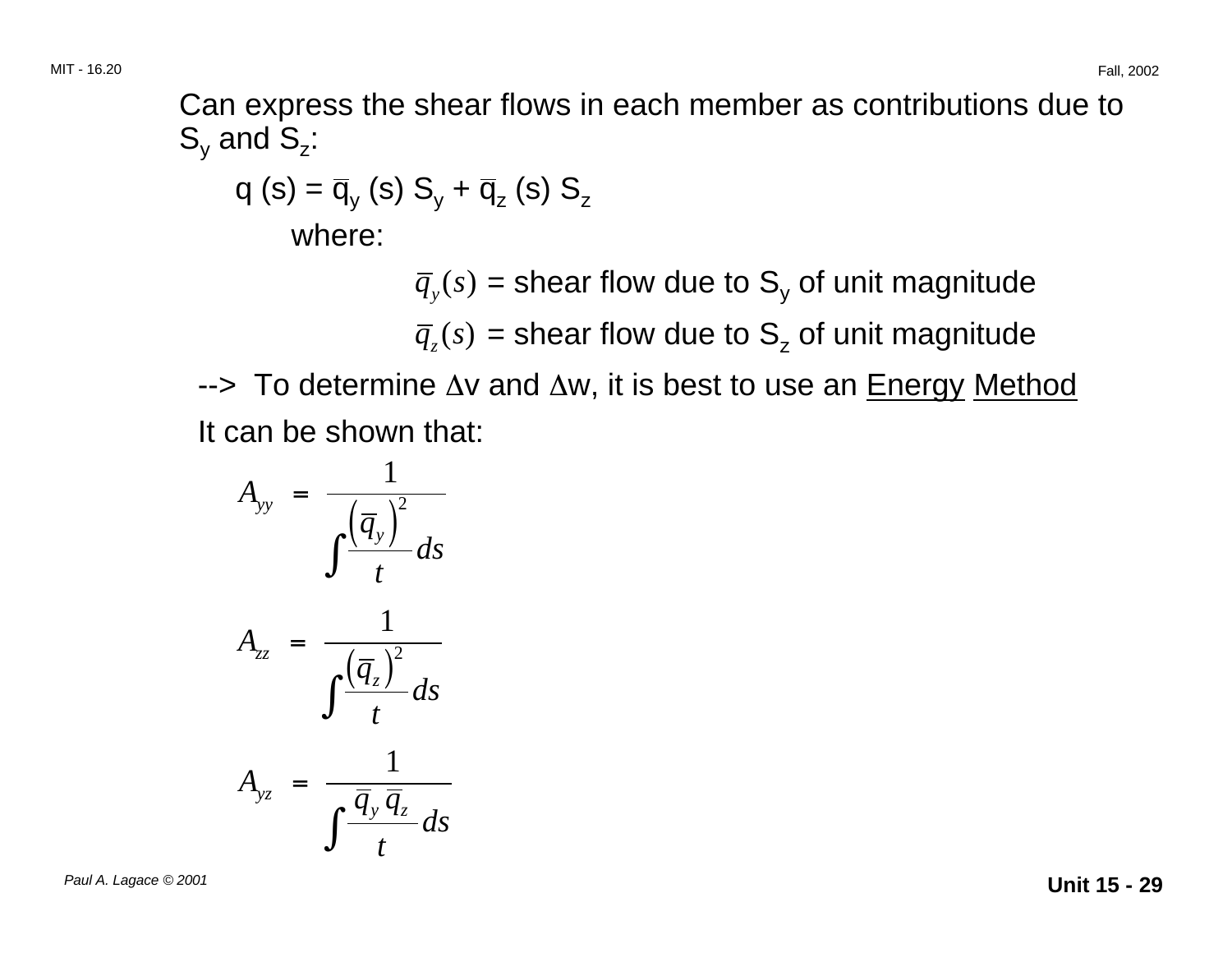c) Torsional Stiffness, GJ

Previously saw that:

$$
\frac{d\alpha}{dx} = \frac{1}{2AG} \oint \frac{q}{t} ds
$$
 (for closed section)

Let: (as just did)

$$
q=\overline{\overline{q}}(s)T
$$

where:

 $\overline{q}(s)$  = shear flow due to  $\Tau$  of unit magnitude

Then, using this in the above:

$$
\frac{d\alpha}{dx} = \frac{T}{G2A} \oint \frac{\overline{\overline{q}}}{t} ds
$$

Recalling:

$$
\frac{d\alpha}{dx} = \frac{T}{GJ}
$$

$$
dx \tGJ \Rightarrow J = \frac{2A}{\oint \frac{\overline{q}}{t} ds}
$$
 (for closed section)

Paul A. Lagace © 2001 **Unit 15 - 30**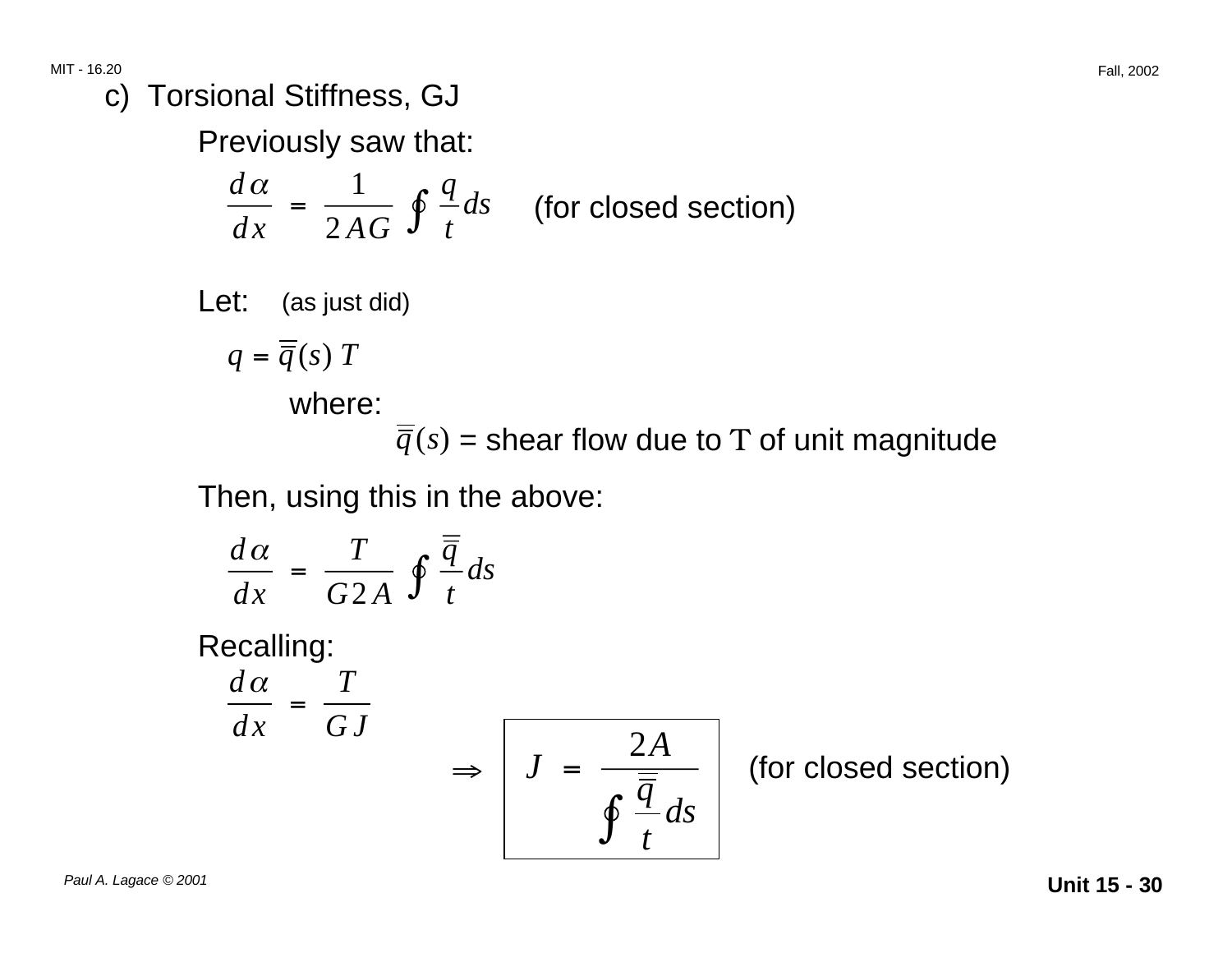- --> Summarizing, to find the deflections:
	- 1. Obtain the section properties (EI, GA, GJ) and the location of the shear center
	- 2. Decompose load into moments, shears at shear center, and torque about shear center
	- 3. Find (independently) bending, shearing, and twisting deflections about line of shear centers (elastic axis)
	- 4. Sum deflections to obtain total deflection
- **Figure 15.19 Representation of shell beam showing elastic axis**

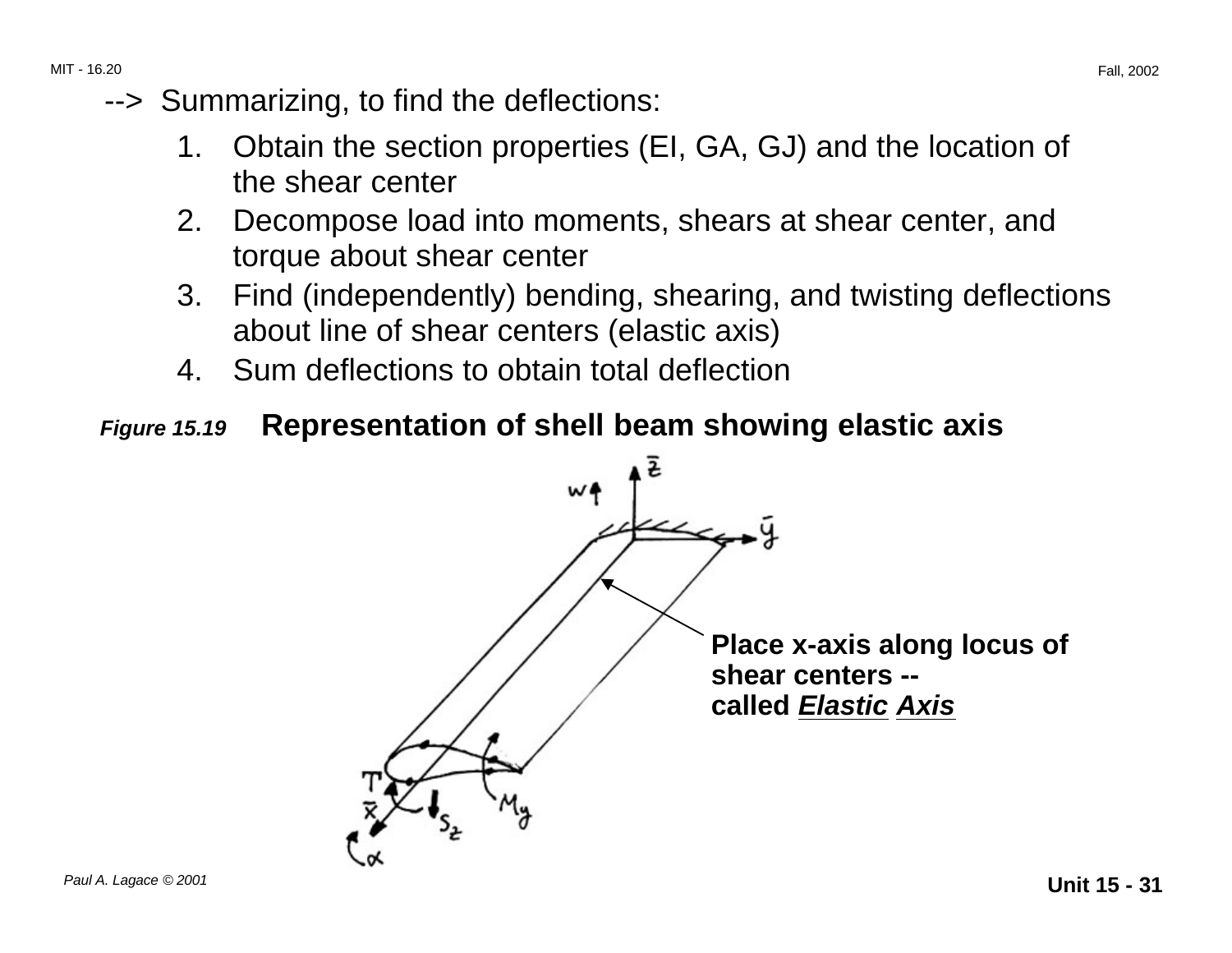Then, vertical deflection is:

$$
w = w_B(\bar{x}) + w_S(\bar{x}) - \bar{y}\sin\alpha(\bar{x})
$$
  
\n
$$
\uparrow \qquad \uparrow \qquad \uparrow
$$
  
\nfound from integrating appropriate  
\ndifferential equation

Notes:

- Shear center important for aeroelastic analysis
- Shearing deflection  $(w_s)$  appreciable for shell beams (often 10-20% of total)
- Generally
	- Stiff areas provide bending (EI)
	- Skin thickness provides torsion (GJ)

Have done this analysis for closed single-cell thin-skin shell beams. But can also apply this for other cases (3).

First consider…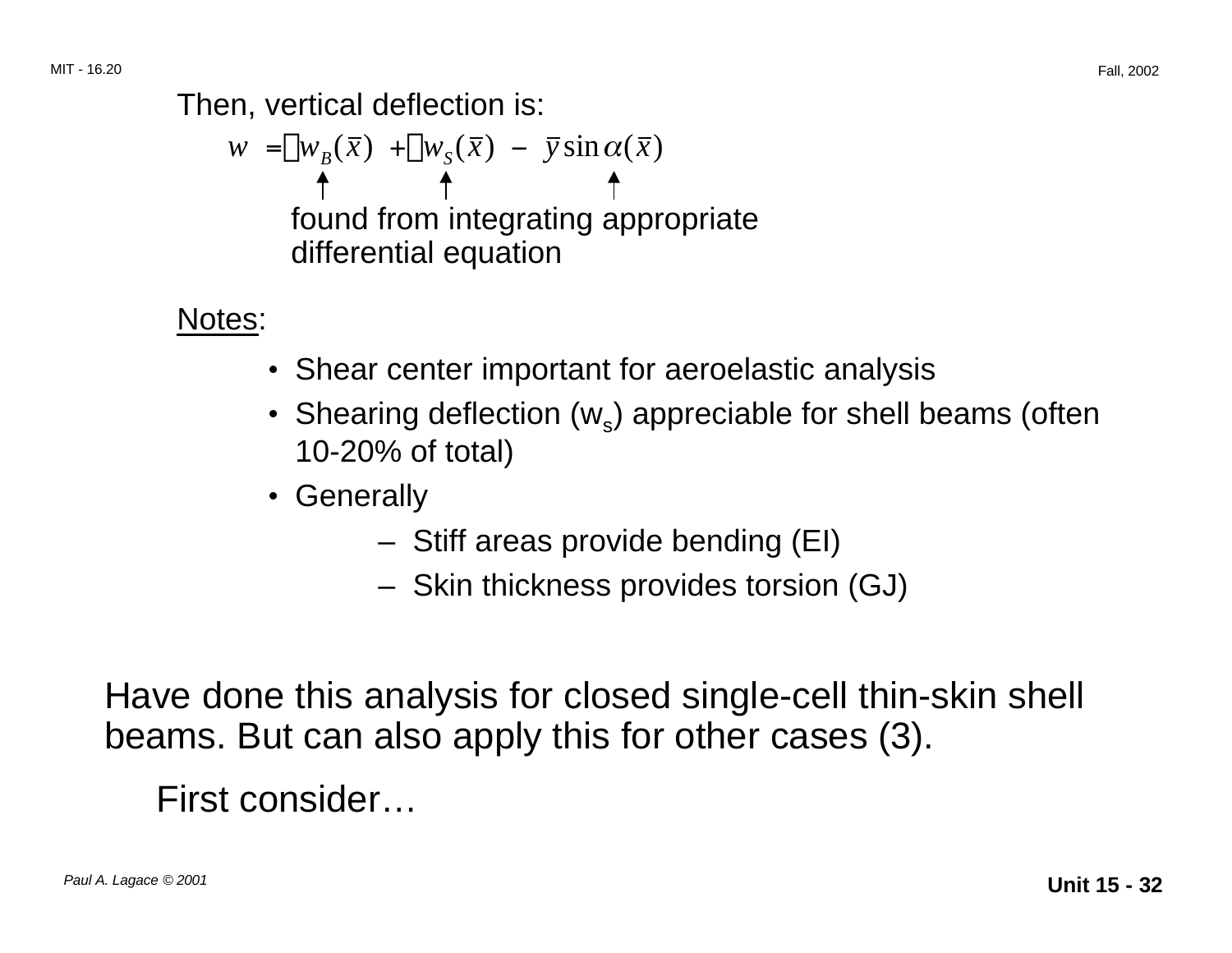# Multi-Cell Shell Beams

**Figure 15.20 Representation of general multi-cell shell cross-section** 



**(looks like single-cell beam with additional webs)** 

- --> Bending stresses: calculated same way as before
- --> Shear stresses: divide into two problems as before
	- (1) Pure Shear and (2) Pure Twist

Proceed as before:

- 1. Consider "Pure Shear" case
	- a) Apply joint equilibrium equation at each joint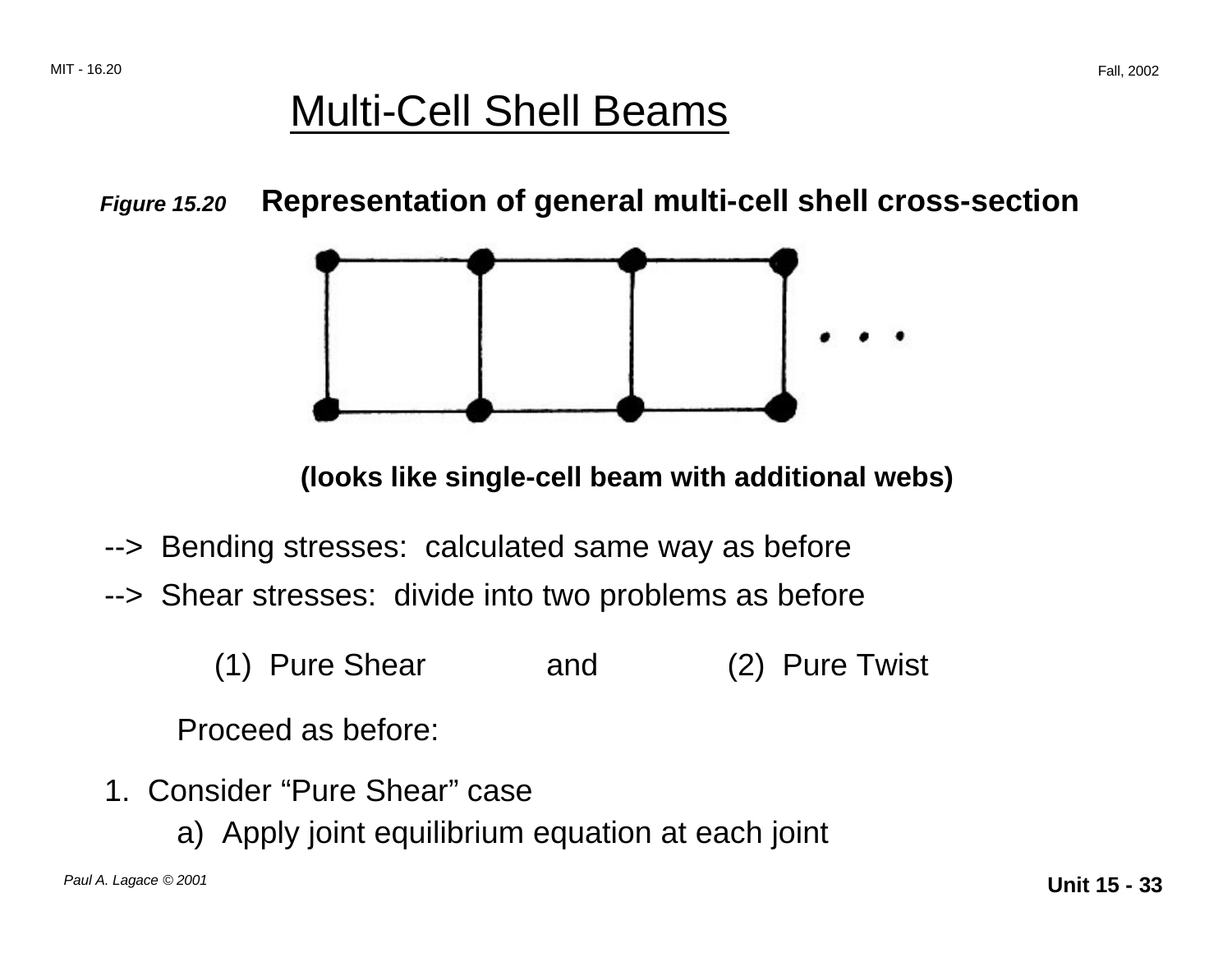### Note: Still get  $(n - 1)$  equations but there are now  $(n + m - 1)$ variables  $n =$  number of joints  $m =$  number of cells

(extra q's are in extra webs)

- b) Apply Torque Boundary Condition
- c) Apply No Twist Condition for **each cell**

(Note: no twist condition applies for any closed

$$
\text{loop: } \oint \frac{q}{t} ds = 0)
$$

This gives:

a) 
$$
(n - 1)
$$
 equations

- b) (1) equation
- c) (m) equations

 $(n + m)$  equations

```
for (n + m) variables:
            (n + m - 1) q's
                (1) d 
            (n + m) variables
```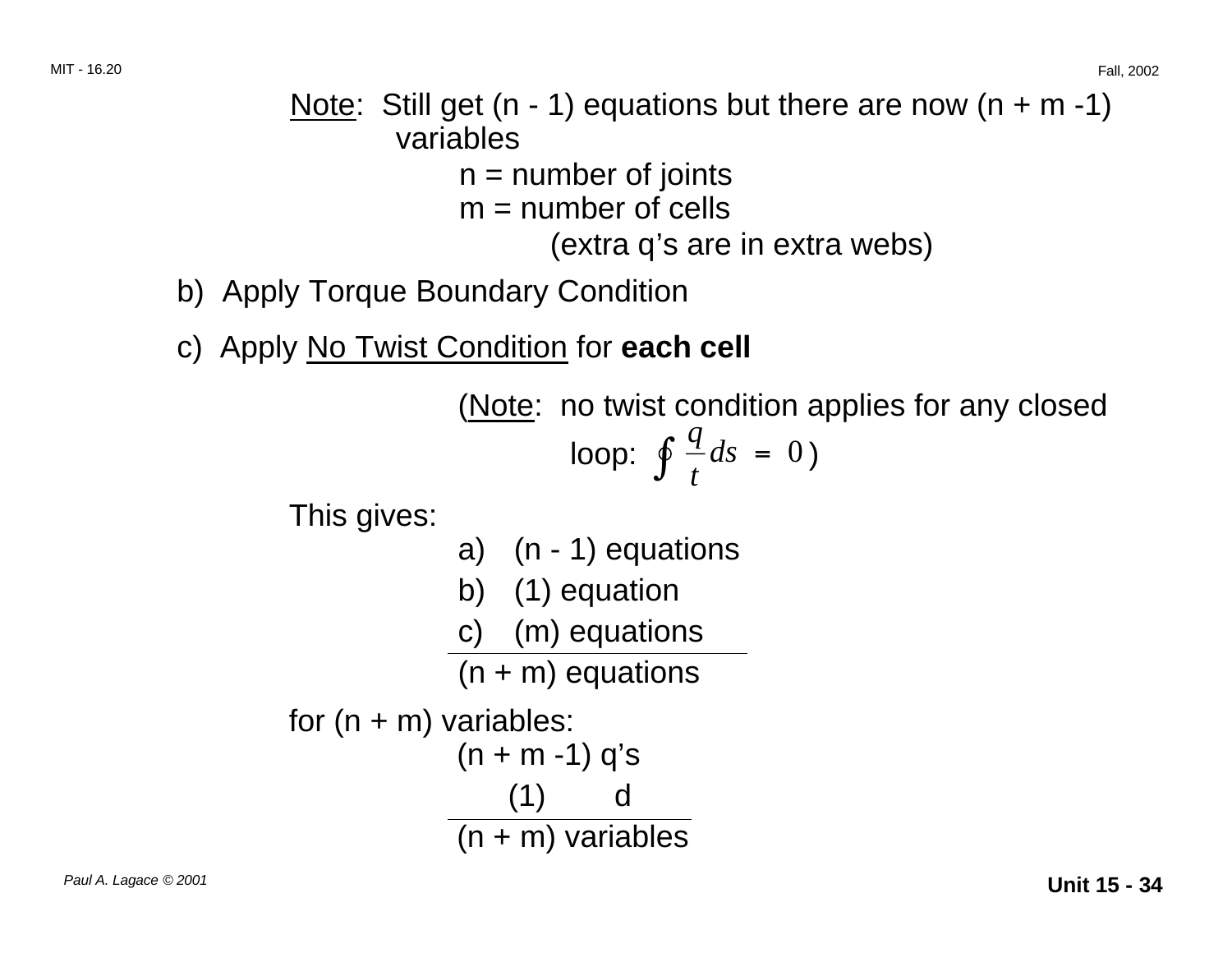- 2. Consider "Pure Torsion" case
	- a) Apply joint equilibrium equation at each joint

get: (n -1) equations

b) Apply Torque Boundary Condition

Every cell must twist the same amount:

This is the **Equal Twist Condition**:

$$
\left(\frac{d\alpha}{dx}\right)_j = C
$$

*for each cell j, this is a constant* 

(True since assume shape of the crosssection is preserved)

This gives:

- a) (n 1) equations
- b) (1) equation
- c) (m 1) equations

 $(n + m - 1)$  equations for  $(n + m - 1)$  q's

3. Sum results for "Pure Shear" and "Pure Torsion"